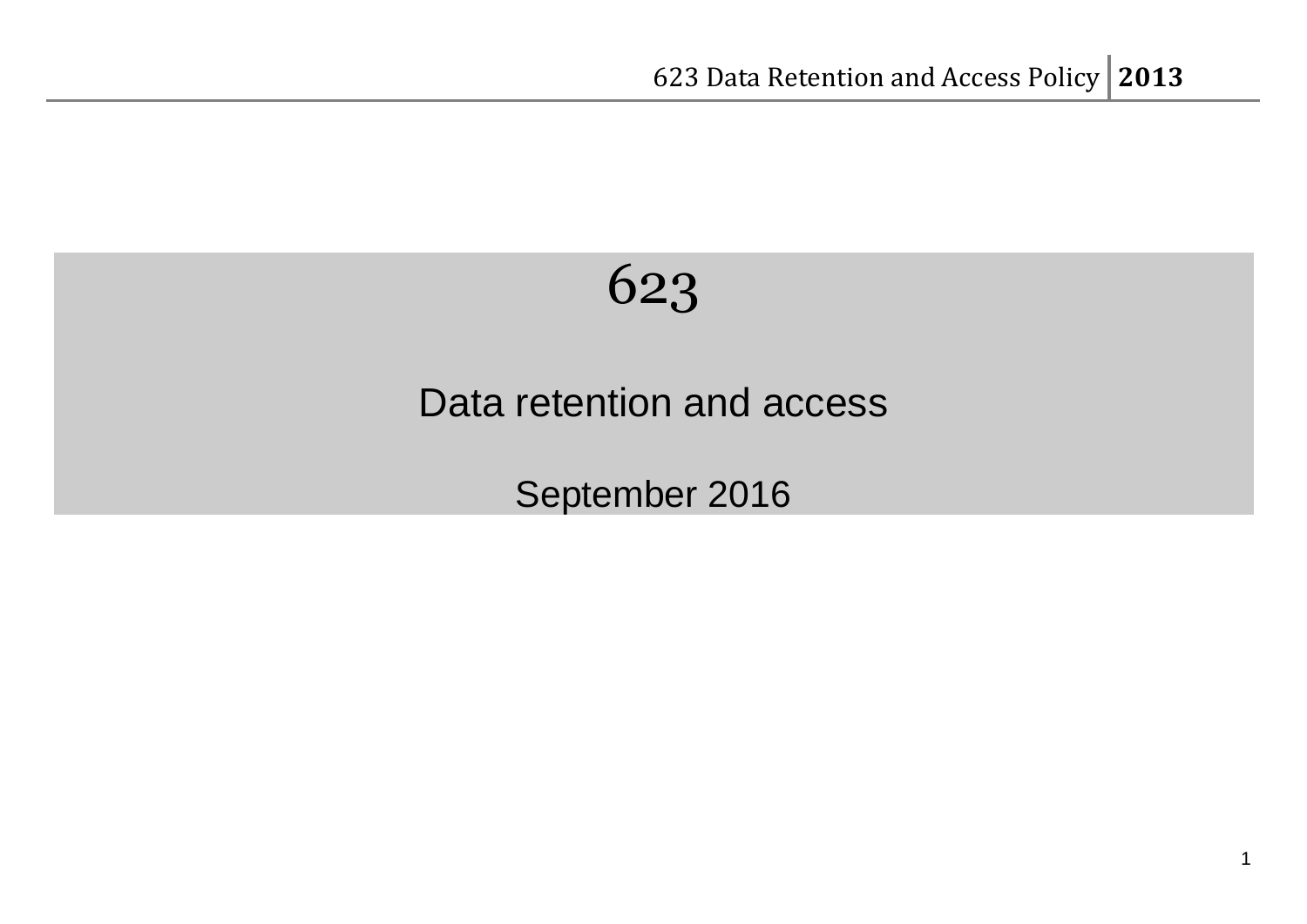#### **623 Data retention and access**

#### **Introduction**

623 recognises that it needs to comply with 1.the protection of Children Act 1999 2.the Care Standards Act 2000 3.The Childcare Act 2006 4.the Safeguarding Vulnerable Groups Act 2006 5.the Equalities Act 2010 6.The Data Protection Act 1984/1998 7.the Freedom of Information Act 2000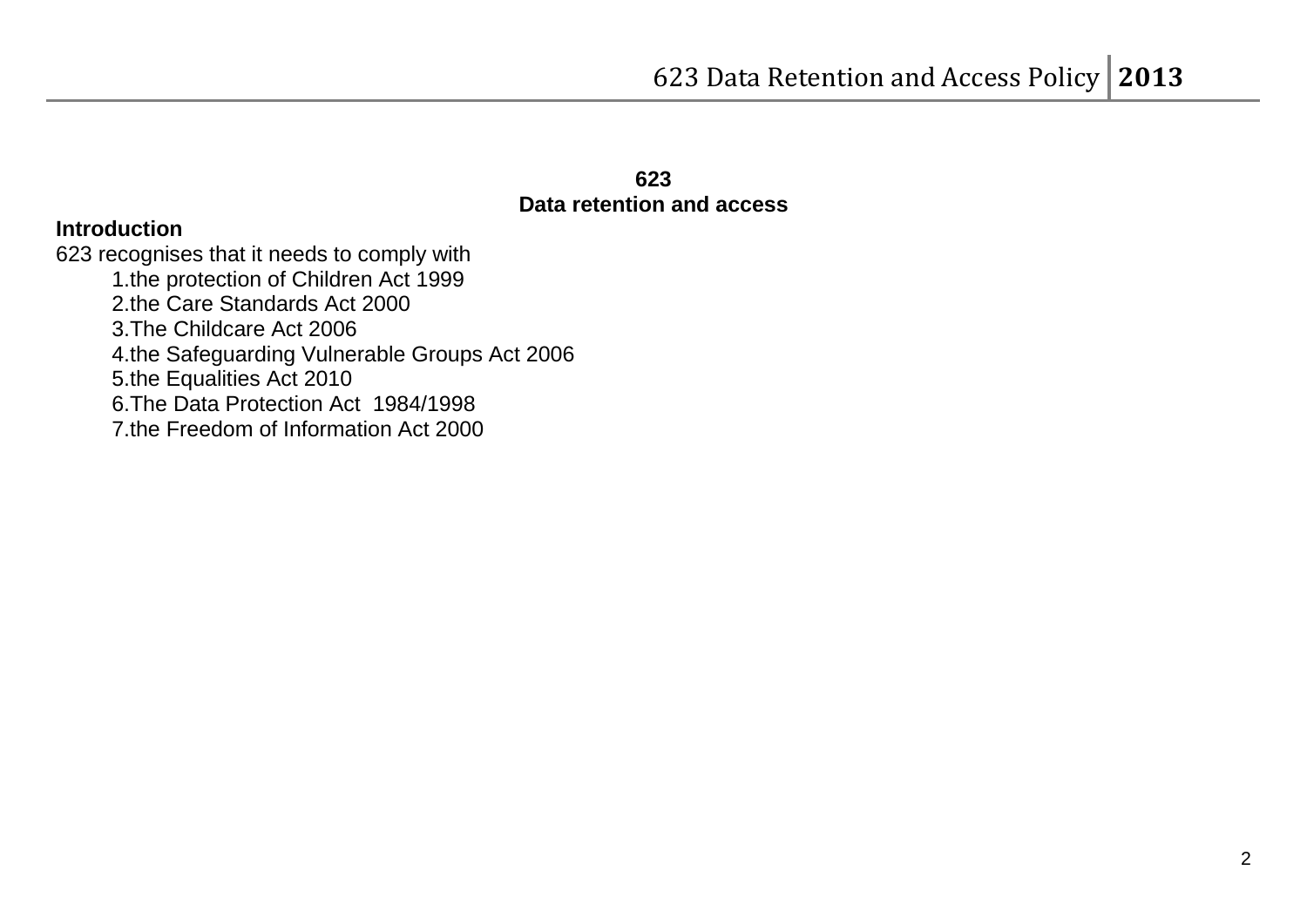Complying with this policy means that 623 need to maintain several separate sets of files:

- Open access files maintained in an open access part of the filing cabinet. All members of the club should have access to these records, subject only to basic librarianship. The files in this section will be:
	- Complaints file
	- The minutes book
	- A policy document file
	- Current financial summary file and cash book
	- Copies of driving licence, MOT, insurance certificates for car drivers
	- Fire test file
	- Staff training and certificates file (including DBS clearance)
	- PAT and COSHH file
	- Current risk assessments
	- The 623 constitution
	- Membership details
	- current OFSTED report
	- current circulars from DCSF
	- new members of the VMC information pack
	- visitors book (when not out)
	- inventories of equipment and furniture
	- building lease.
	- new staff induction pack
	- new child packs
	- feeder school agreements
	- early years files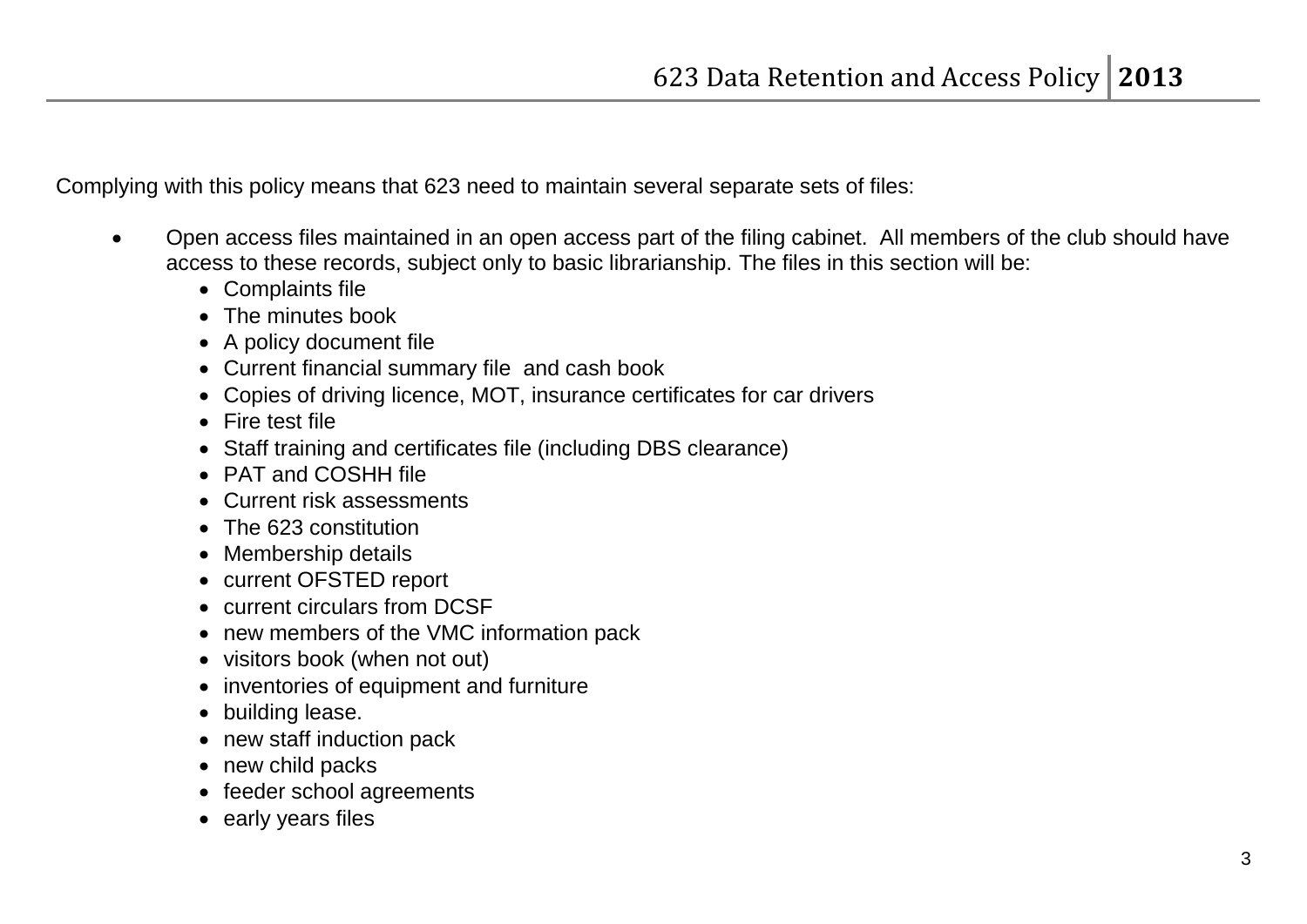- medical consent forms
- parental permission slips for trips
- transport registers
- activity syllabus
- data holding consent forms

• Insurance certificates for PI, EL, The OFSTED registration certificate, the OFSTED poster and the current menu when these are not on the wall because 623 is closed

- Closed access files, also maintained in the 623 filing cabinet, but with access restricted to staff, members of the VMC who have DBS clearance and the subjects of those files. The files in this section will contain:
	- Register (when not out)
	- Log book
	- Emergency contacts
	- Incident book
	- Contact information for everyone working on site
	- Accessibility agreements
	- Current billing information
- Allegations file kept in a locked container in the locked filing cabinet
- A staffing file (held off site), with access restricted to the manager, members of the VMC and the subject on request.
- An operational archive, containing management materials, which is accessible to all members of 623 on request. (also held off site)
- an OFSTED file, containing recently used materials held in a form accessible to the OFSTED inspection team. (held off site)
- A financial archive, containing bulkier current finance data (for example, cheque books), archived financial information and information it is convenient for the treasurer to have under her immediate control.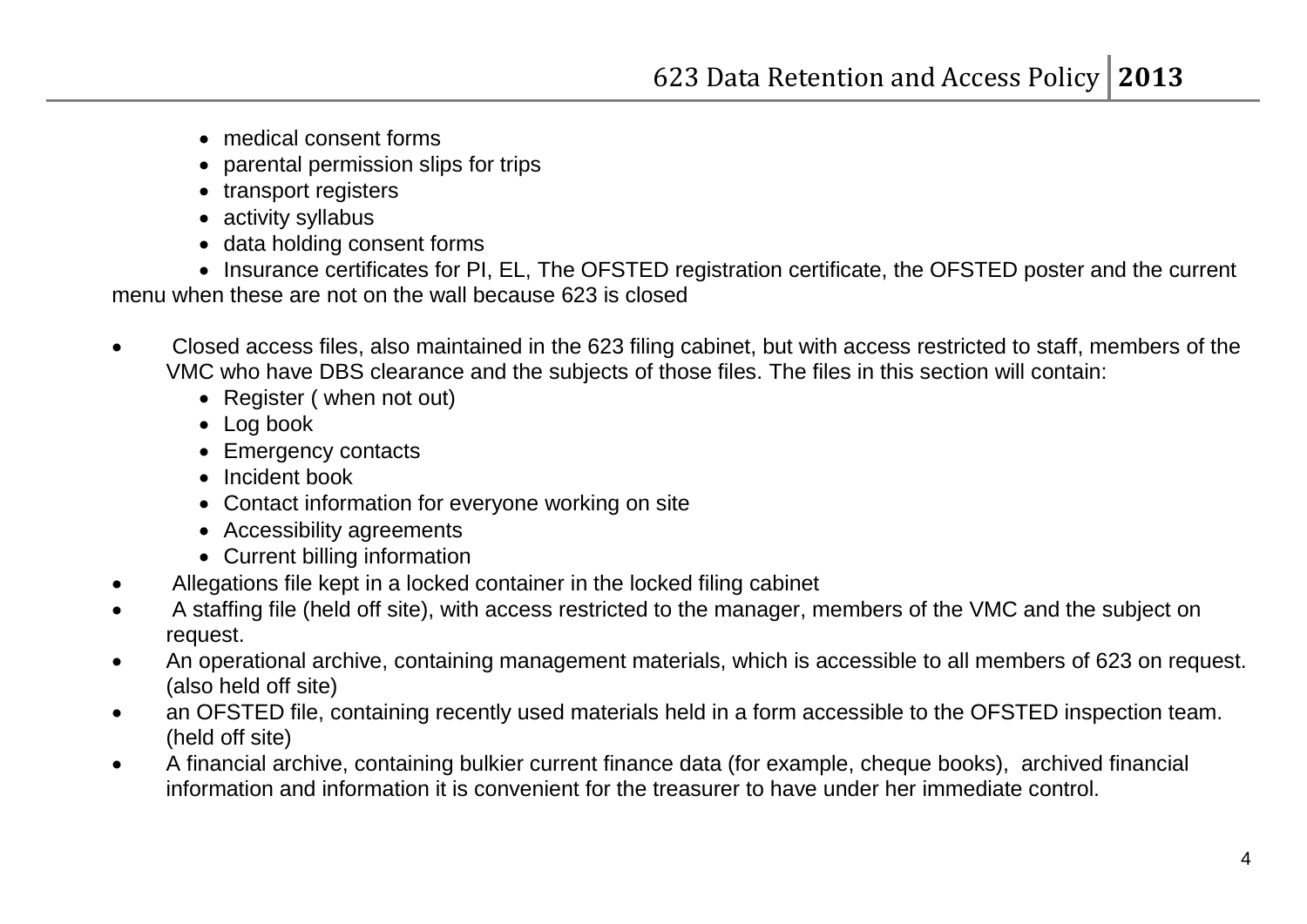#### **Responsibilities:**

The treasurer of the VMC is responsible for Maintenance of the financial files and staffing files – in the 623 filing cabinet, and in the archive. He/She is also responsible for insurance documentation unless or until it is passed to the incident file.

The Secretary of 623 is responsible for maintenance of the operational archive and the OFSTED file.

The nominated person (currently Sally Christian) is responsible for the maintenance of the incident book, the incident archive and the allegations file.

The Manager / coordinator is responsible for maintaining filing in the locked and open filing cabinet and those things which must be available during sessions.

The Chair person is responsible for checking that these files are maintained on an annual basis.

### **Retention of materials which have a long life**

In the event that 623 closes, placement of materials which need to be retained beyond that date will be the responsibility of the officer in whose care they are. The officers should consult with the insurance company and social care (or whatever part of the local authority is appropriate at the time) and, if these organisations do not want the materials, the materials to be retained beyond the end of 623 should be offered to the body taking over 623 if that is considered appropriate. If the club closes completely, and neither the insurance company nor Social Care (or whatever part of the local authority is appropriate at the time) want the materials, the officers should pass the materials to last chairperson of the club, who will be responsible for keeping them for the legally required time in case they are required.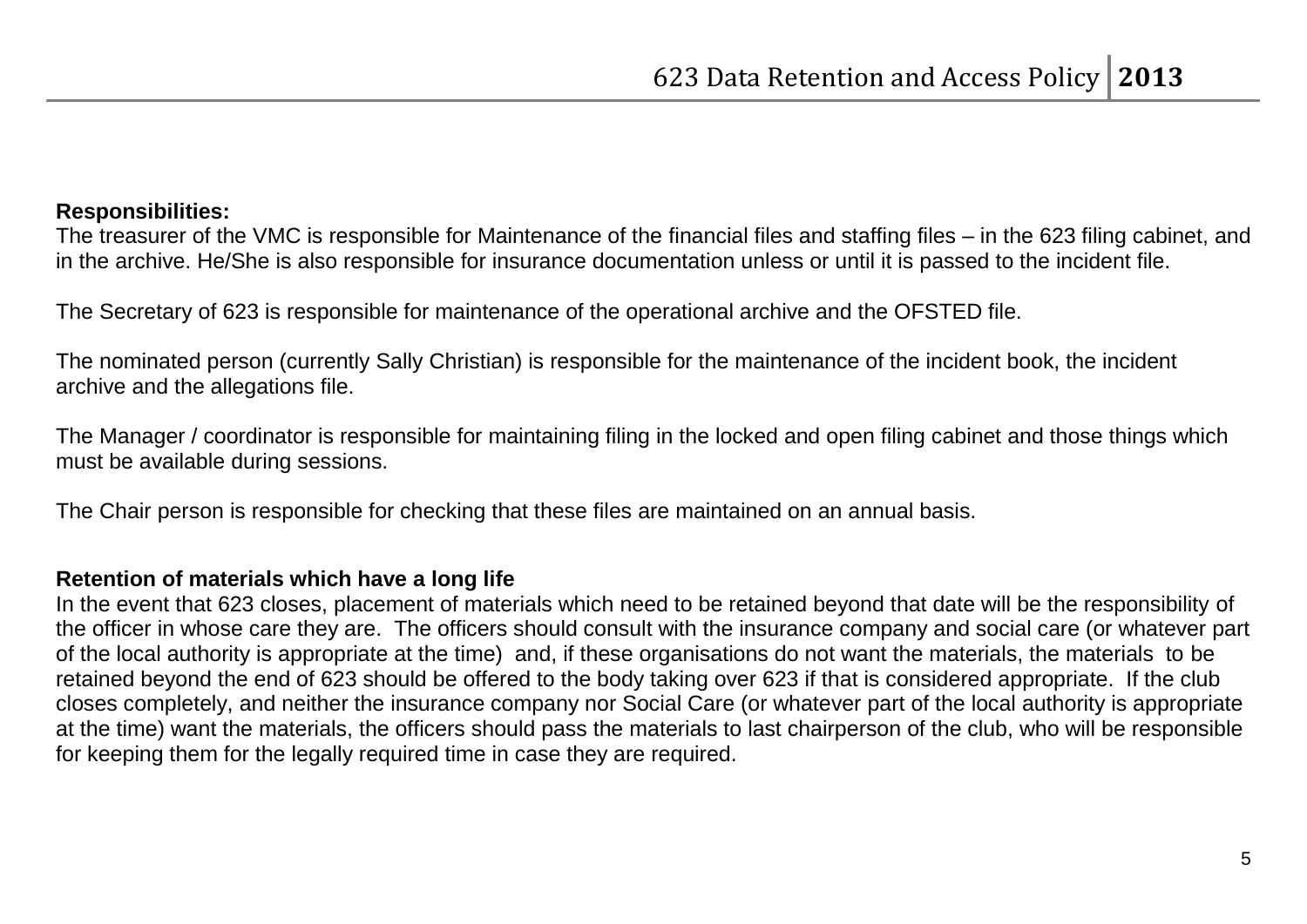#### **1 Child Protection**

**These retention periods should be used in conjunction with the document "Safeguarding Children and Safer Recruitment in Education" which can be downloaded from [www.everychildmatters.gov.uk.](http://www.everychildmatters.gov.uk/)**

|     | <b>Basic file description</b>                                                                                                 | <b>Data</b><br><b>Prot</b><br><b>Issues</b> | <b>Statutory Provisions</b>                                                                                                                                                                                                                                 | <b>Retention Period</b><br>[operational]<br><b>And location</b>                                                                                                                                    | Action at the end of the administrative life of the record |                                                                                                                                                                                                                                                                                                                                                                                                                                                                                                                                                                                                                                                                                                                                                                                                                                                                                                                                                                                                                                                                                                                                           |  |
|-----|-------------------------------------------------------------------------------------------------------------------------------|---------------------------------------------|-------------------------------------------------------------------------------------------------------------------------------------------------------------------------------------------------------------------------------------------------------------|----------------------------------------------------------------------------------------------------------------------------------------------------------------------------------------------------|------------------------------------------------------------|-------------------------------------------------------------------------------------------------------------------------------------------------------------------------------------------------------------------------------------------------------------------------------------------------------------------------------------------------------------------------------------------------------------------------------------------------------------------------------------------------------------------------------------------------------------------------------------------------------------------------------------------------------------------------------------------------------------------------------------------------------------------------------------------------------------------------------------------------------------------------------------------------------------------------------------------------------------------------------------------------------------------------------------------------------------------------------------------------------------------------------------------|--|
| 1.1 | <b>Child Protection files</b>                                                                                                 | Yes                                         | Education Act 2002, s175,<br>related guidance<br>"Safeguarding Children in<br>Education", September<br>2004                                                                                                                                                 | $DOB + 25$ years<br>In allegationsfile<br>Availability subject to<br>supervision of Social<br>Care                                                                                                 | <b>SHRED</b>                                               | Child Protection information must be shared with<br>the school.<br>Where a child is to be educated at home, the file<br>should be copied to the Local Education Authority.                                                                                                                                                                                                                                                                                                                                                                                                                                                                                                                                                                                                                                                                                                                                                                                                                                                                                                                                                                |  |
| 1.2 | Allegation of a child<br>protection nature<br>against a member of<br>staff, including where<br>the allegation is<br>unfounded | Yes                                         | <b>Employment Practices</b><br>Code: Supplementary<br>Guidance 2.13.1 (Records<br>of Disciplinary and<br>Grievance)<br><b>Education Act 2002</b><br>guidance "Dealing with<br>Allegations of Abuse<br>against Teachers and<br>Other Staff' November<br>2005 | Until the person's<br>normal retirement age,<br>or 10 years from the date<br>of the allegation<br>whichever is the longer<br>In allegaitons. Available<br>subject to supervision of<br>social care | <b>SHRED</b>                                               | The following is an extract from "Safeguarding<br>Children and Safer Recruitment in Education" p60<br>"Record Keeping<br>5.10 It is important that a clear and comprehensive<br>summary of any allegations made, details of how<br>the allegation was followed up and resolved, and a<br>note of any action taken and decisions reached, is<br>kept on a person's confidential personnel file, and a<br>copy provided to the person concerned. The<br>purpose of the record is to enable accurate<br>information to be given in response to any future<br>request for a reference if the person has moved on.<br>It will provide clarification in cases where a future<br>DBS Disclosure reveals information from the<br>police about an allegation that did not result in a<br>criminal conviction. And it will help to prevent<br>unnecessary reinvestigation if, as sometimes<br>happens, an allegation re-surfaces after a period of<br>time. The record should be retained at least until<br>the person has reached normal retirement age or for<br>a period of 10 years from the date of the allegation<br>if that is longer."<br>6 |  |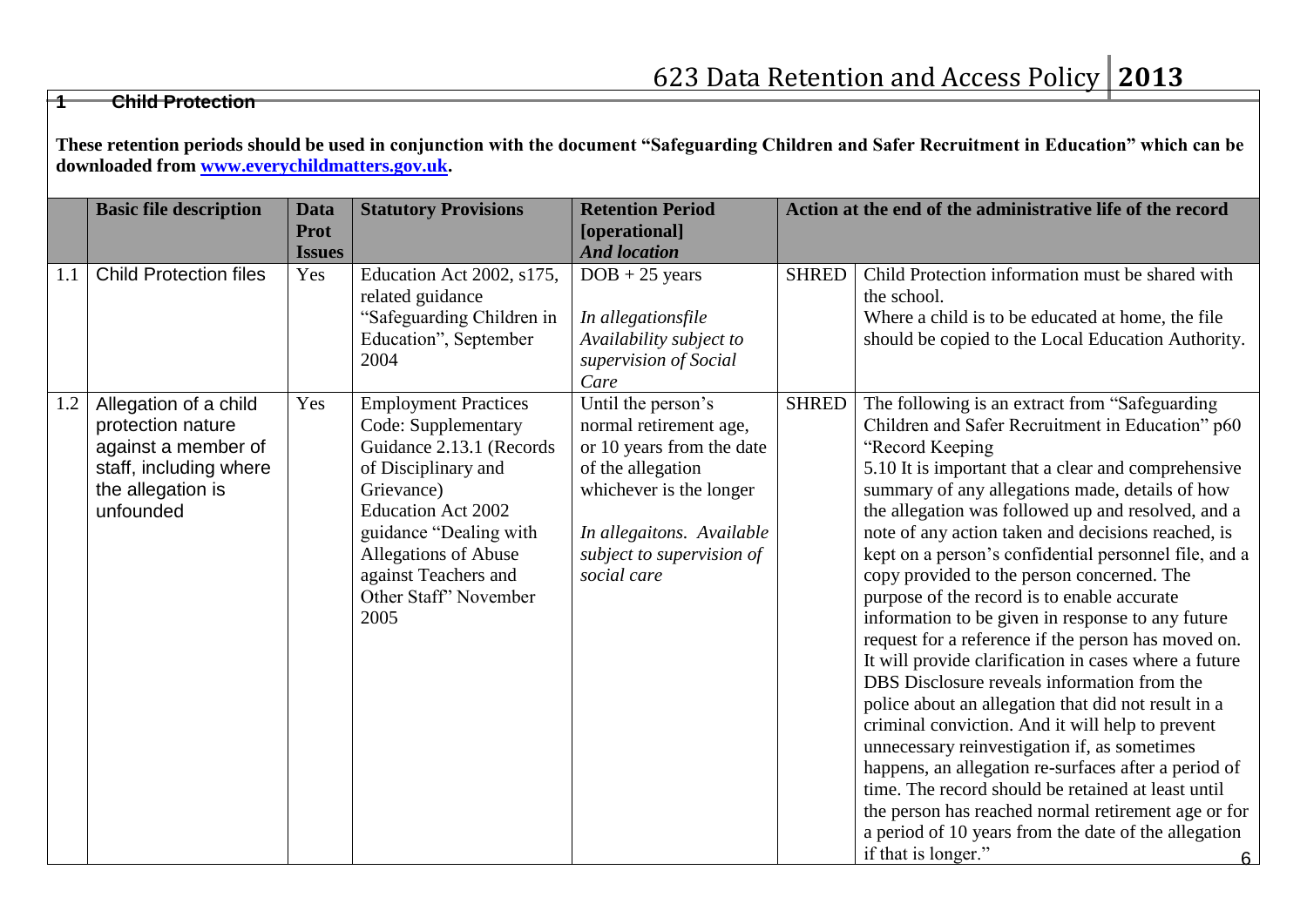| $\overline{2}$ | <b>VMC Meetings</b>           |                                      |                                       |                                                                                  |                                                                                                                                            |       |
|----------------|-------------------------------|--------------------------------------|---------------------------------------|----------------------------------------------------------------------------------|--------------------------------------------------------------------------------------------------------------------------------------------|-------|
|                | <b>Basic file description</b> | Data<br><b>Prot</b><br><b>Issues</b> | <b>Statutory</b><br><b>Provisions</b> | <b>Retention Period</b><br>[operational]<br><b>And location</b>                  | Action at the end of the administrative life of the record                                                                                 |       |
| 2.1            | <b>Minutes</b>                |                                      |                                       |                                                                                  |                                                                                                                                            |       |
|                | Principal set<br>(signed)     | N <sub>o</sub>                       |                                       | Six years<br>623 filing cabinet<br>available                                     | Retain in 623 until the completion of the current minute<br>book. Then retain in operations archive for the remainder<br>of the six years. | Shred |
| 2.8            | Policy documents              | N <sub>o</sub>                       |                                       | Expiry of policy<br>623 filing cabinet<br>available                              | Retain in 623 room whilst policy is operational (this<br>includes if the expired policy is part of a past decision<br>making process)      | shred |
| 2.9            | <b>Complaints files</b>       | Yes                                  |                                       | Date of resolution of<br>complaint $+6$ years<br>623 filing cabinet<br>available | Retain in 623 for the first six years<br>Review for further retention in the case of contentious<br>disputes<br>SHRED routine complaints   |       |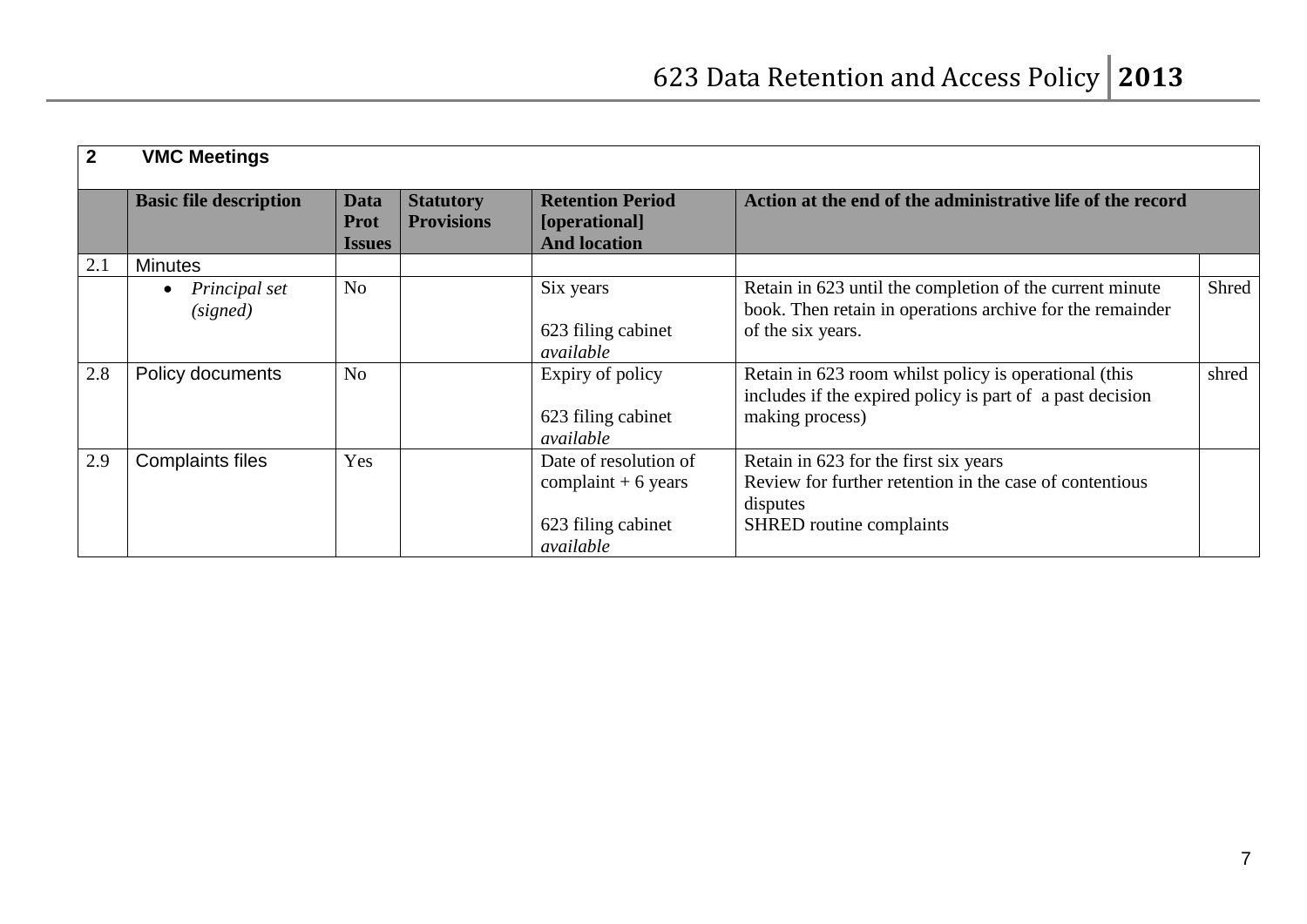|     | <b>Basic file</b><br>description  | <b>Data</b><br><b>Prot</b><br><b>Issues</b> | <b>Statutory</b><br><b>Provisions</b> | <b>Retention Period</b><br>[operational]<br><b>Location</b>                                                                                                    | Action at the end of the<br>administrative life of the record         |       |
|-----|-----------------------------------|---------------------------------------------|---------------------------------------|----------------------------------------------------------------------------------------------------------------------------------------------------------------|-----------------------------------------------------------------------|-------|
| 3.1 | Daily Log Books                   | Yes <sup>1</sup>                            |                                       | Date of last entry in the book $+6$ years<br>Current book In 623 filing cabinet (closed<br>section) Available on request by subject or<br>parents or guardians | Completed logs retain in<br>operations archive for<br>remaining years | shred |
| 3.6 | Professional<br>development plans | <b>Yes</b>                                  |                                       | Closure $+ 6$ years<br>In 623 staffing file. Available to manager, VMC<br>and on request to subject.                                                           | <b>SHRED</b>                                                          |       |

|     | children                      |                                             |                                       |                                                                                                                                    |                                                                                                        |                                                                                                                                   |  |  |
|-----|-------------------------------|---------------------------------------------|---------------------------------------|------------------------------------------------------------------------------------------------------------------------------------|--------------------------------------------------------------------------------------------------------|-----------------------------------------------------------------------------------------------------------------------------------|--|--|
|     | <b>Basic file description</b> | <b>Data</b><br><b>Prot</b><br><b>Issues</b> | <b>Statutory</b><br><b>Provisions</b> | <b>Retention Period</b><br>[operational]                                                                                           | Action at the end of the administrative life of<br>the record                                          |                                                                                                                                   |  |  |
| 4.2 | Attendance registers          | Yes                                         |                                       | Date of register $+3$ years<br>Current register out for<br>inspection during sessions.<br>In 623 filing cabinet (open<br>section). | At the end of the<br>academic year, transfer<br>to operations archive<br>for remaining three<br>years. | <b>SHRED</b><br>If these records are<br>retained electronically<br>any back up copies<br>should be destroyed at<br>the same time] |  |  |

 $\overline{a}$ 

 $1$  From January 1<sup>st</sup> 2005 subject access is permitted into unstructured filing systems and log books and other records created within 623 containing details about the activities of individual pupils and members of staff will become subject to the Data Protection Act 1998.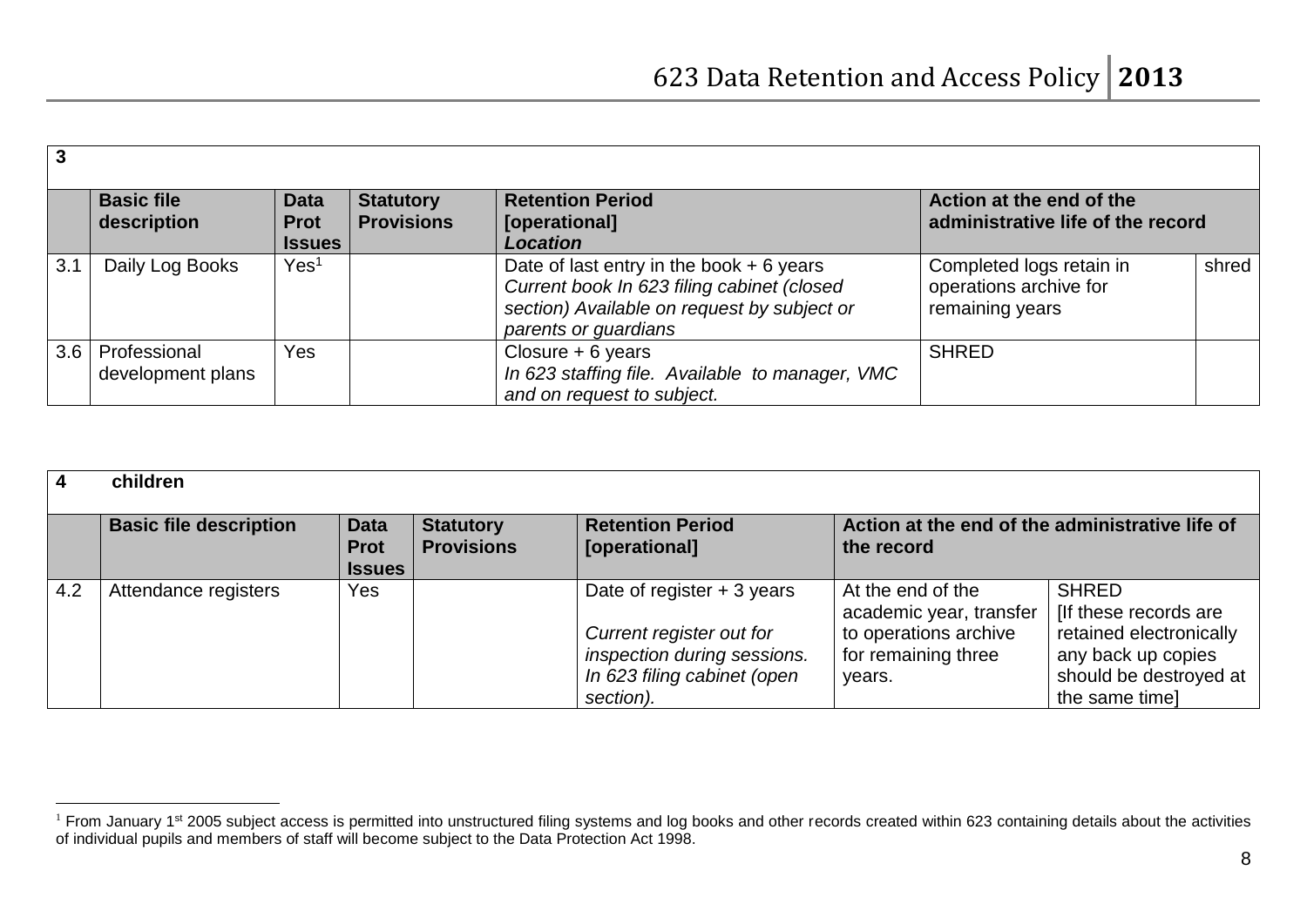| $\overline{\mathbf{4}}$ | children                                                                                                                                                     |                                             |                                                                                 |                                                                                                                                                       |                                                                                                     |                                                    |
|-------------------------|--------------------------------------------------------------------------------------------------------------------------------------------------------------|---------------------------------------------|---------------------------------------------------------------------------------|-------------------------------------------------------------------------------------------------------------------------------------------------------|-----------------------------------------------------------------------------------------------------|----------------------------------------------------|
|                         | <b>Basic file description</b>                                                                                                                                | <b>Data</b><br><b>Prot</b><br><b>Issues</b> | <b>Statutory</b><br><b>Provisions</b>                                           | <b>Retention Period</b><br>[operational]                                                                                                              | Action at the end of the administrative life of<br>the record                                       |                                                    |
| 4.4                     | <b>Early Years Pupil files</b>                                                                                                                               | Yes                                         |                                                                                 | Whilst child is at 623.<br>In 623 filing cabinet (open<br>section) Accessible                                                                         | Return to parent at the<br>end of the year                                                          | With consent keep<br>copy for OFSTED in<br>archive |
| 4.13                    | <b>Accessibility Strategy</b>                                                                                                                                | Yes                                         | Special<br>Educational<br>Needs and<br><b>Disability Act</b><br>2001 Section 14 | Closure + 12 years<br>In 623 filing cabinet (closed<br>section) whilst child or staff<br>member remains at 623<br>Accessible to subject on<br>request | Retain in operations<br>archive after staff<br>member/child has left<br>until 12 years<br>completed | SHRED unless legal<br>action is pending            |
| 4.15                    | Parental permission slips<br>for $623$ trips – where there<br>has been no major<br>incident and the risk is not<br>transferred to the place<br>being visited | Yes                                         |                                                                                 | Conclusion of the trip<br>623 filing cabinet (open<br>section)                                                                                        | <b>SHRED</b>                                                                                        |                                                    |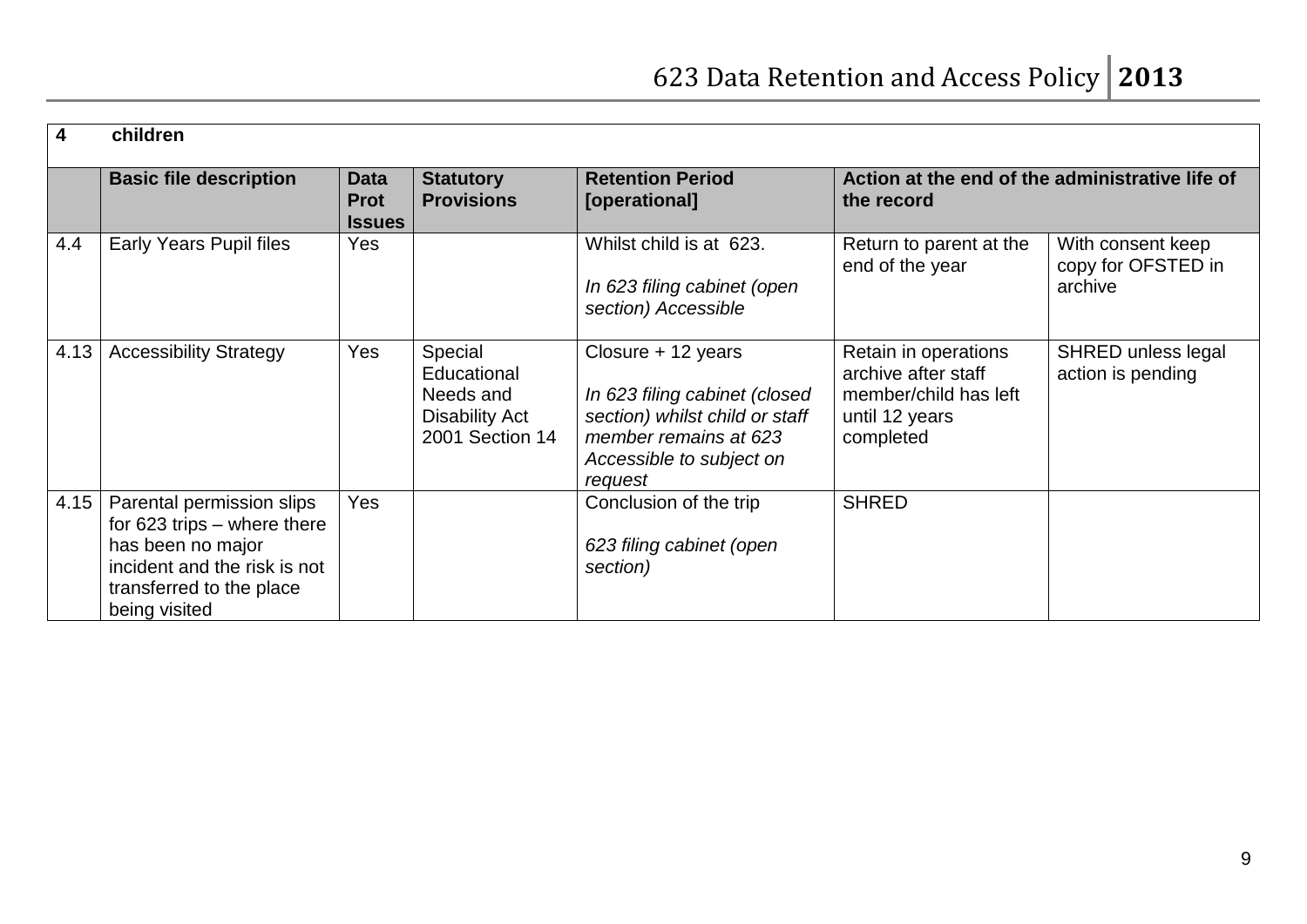| $\overline{\mathbf{4}}$ | children                                                                                |                                             |                                       |                                                                                                                                                                                                                                                                                                                             |                                                                                                                                    |  |  |  |
|-------------------------|-----------------------------------------------------------------------------------------|---------------------------------------------|---------------------------------------|-----------------------------------------------------------------------------------------------------------------------------------------------------------------------------------------------------------------------------------------------------------------------------------------------------------------------------|------------------------------------------------------------------------------------------------------------------------------------|--|--|--|
|                         | <b>Basic file description</b>                                                           | <b>Data</b><br><b>Prot</b><br><b>Issues</b> | <b>Statutory</b><br><b>Provisions</b> | <b>Retention Period</b><br>[operational]                                                                                                                                                                                                                                                                                    | Action at the end of the administrative life of<br>the record                                                                      |  |  |  |
| 4.16                    | Parental permission slips<br>for $623$ trips – where there<br>has been a major incident | Yes                                         | <b>Limitation Act</b><br>1980         | DOB of the pupil involved in<br>the incident $+25$ years<br>The permission slips for all<br>pupils on the trip need to be<br>retained to show that the<br>rules had been followed for<br>all pupils<br>In 623 cabinet (open section)<br>until end of trip.<br>Transfer to incident archive<br>after trip                    | <b>SHRED</b>                                                                                                                       |  |  |  |
| 4.19                    | <b>Transport registers</b>                                                              | Yes                                         |                                       | Date of register to the end of<br>the academic year if there is<br>no incident.<br>In 623 filing cabinet open<br>section (accessible)<br>Till youngest child's 225 <sup>th</sup><br>birthday if there is an<br>incident. In incident archive,<br>accessible to subject and<br>parents of guardians of<br>subject on request | <b>SHRED</b><br>[If these records are<br>retained electronically<br>any back up copies<br>should be destroyed at<br>the same time] |  |  |  |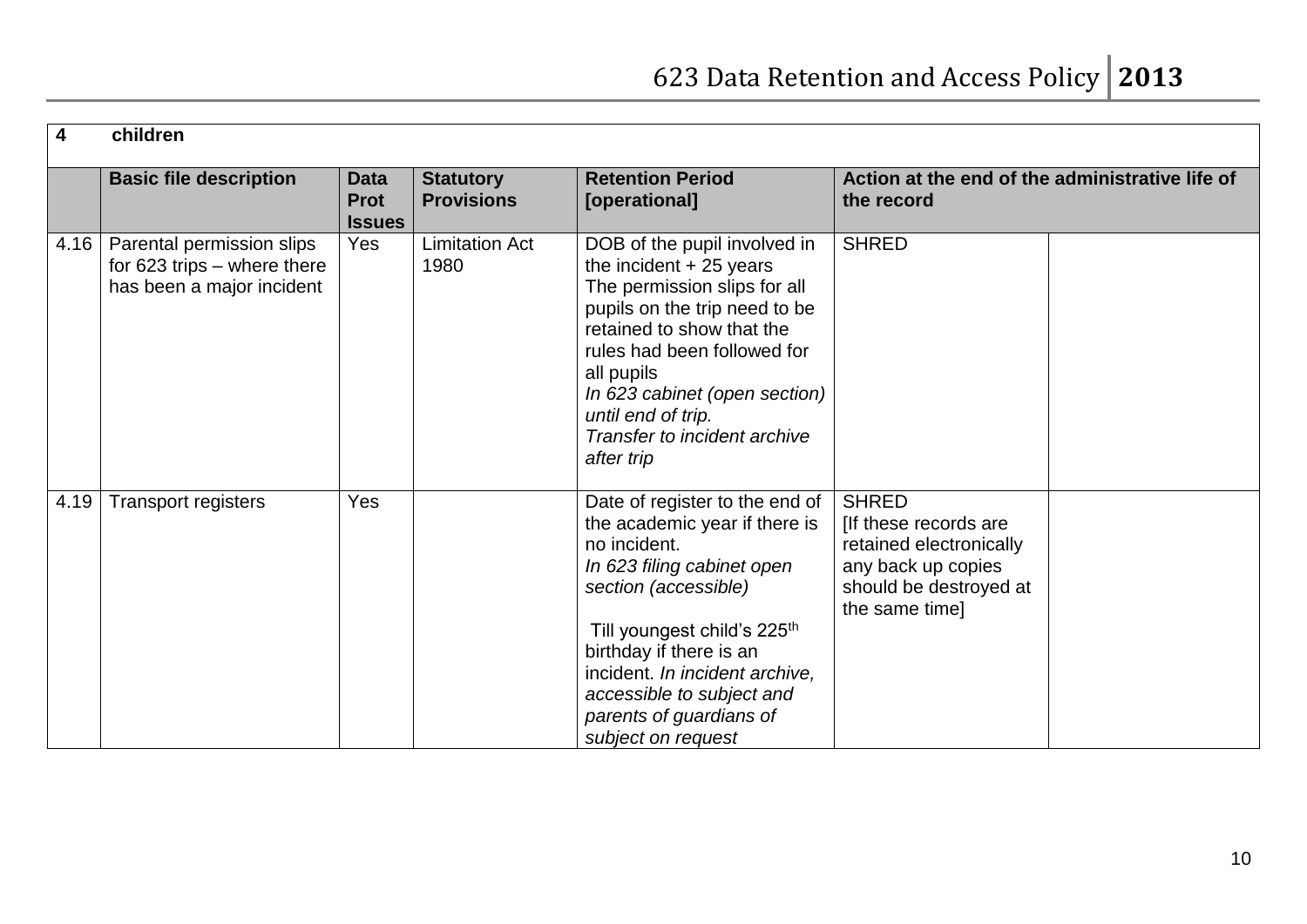| 5   | <b>Curriculum</b>                |                                             |                                       |                                                                            |                                                               |
|-----|----------------------------------|---------------------------------------------|---------------------------------------|----------------------------------------------------------------------------|---------------------------------------------------------------|
|     | <b>Basic file</b><br>description | <b>Data</b><br><b>Prot</b><br><b>Issues</b> | <b>Statutory</b><br><b>Provisions</b> | <b>Retention Period</b><br>[operational]<br><b>Location and access</b>     | Action at the end of the administrative life of<br>the record |
| 5.3 | <b>Activity syllabus</b>         | <b>No</b>                                   |                                       | Current year + 1 year<br>623 filing cabinet – open section –<br>accessible | (keep one year for OFSTED) Then shred.                        |

| 6   | <b>Personnel Records</b>                                        |                                             |                              |                                                                                                     |                                                                  |  |  |  |
|-----|-----------------------------------------------------------------|---------------------------------------------|------------------------------|-----------------------------------------------------------------------------------------------------|------------------------------------------------------------------|--|--|--|
|     | <b>Basic file description</b>                                   | <b>Data</b><br><b>Prot</b><br><b>Issues</b> | <b>Statutory Provisions</b>  | <b>Retention Period</b><br>[operational]                                                            | Action at the end of<br>the administrative<br>life of the record |  |  |  |
| 6.1 | Timesheets, sick pay                                            | Yes                                         | <b>Financial Regulations</b> | Current year $+ 6$ years<br>Staffing file. Available                                                | <b>SHRED</b>                                                     |  |  |  |
| 6.2 | <b>Staff Personal files</b>                                     | <b>Yes</b>                                  |                              | Termination + 7 years<br>Staffing file. Available to manager, VMC and<br>subject on request         | <b>SHRED</b>                                                     |  |  |  |
| 6.3 | Interview notes and recruitment<br>records                      | Yes                                         |                              | Date of interview $+6$ months<br>Staffing file. Available to manager, VMC and<br>subject on request | <b>SHRED</b>                                                     |  |  |  |
| 6.4 | Pre-employment vetting<br>information (including DBS<br>checks) | <b>No</b>                                   | <b>DBS</b> guidelines        | Date of check $+6$ months<br>Staffing file. Available to manager, VMC and<br>subject on request     | <b>SHRED</b><br>[by the designated<br>member of staff]           |  |  |  |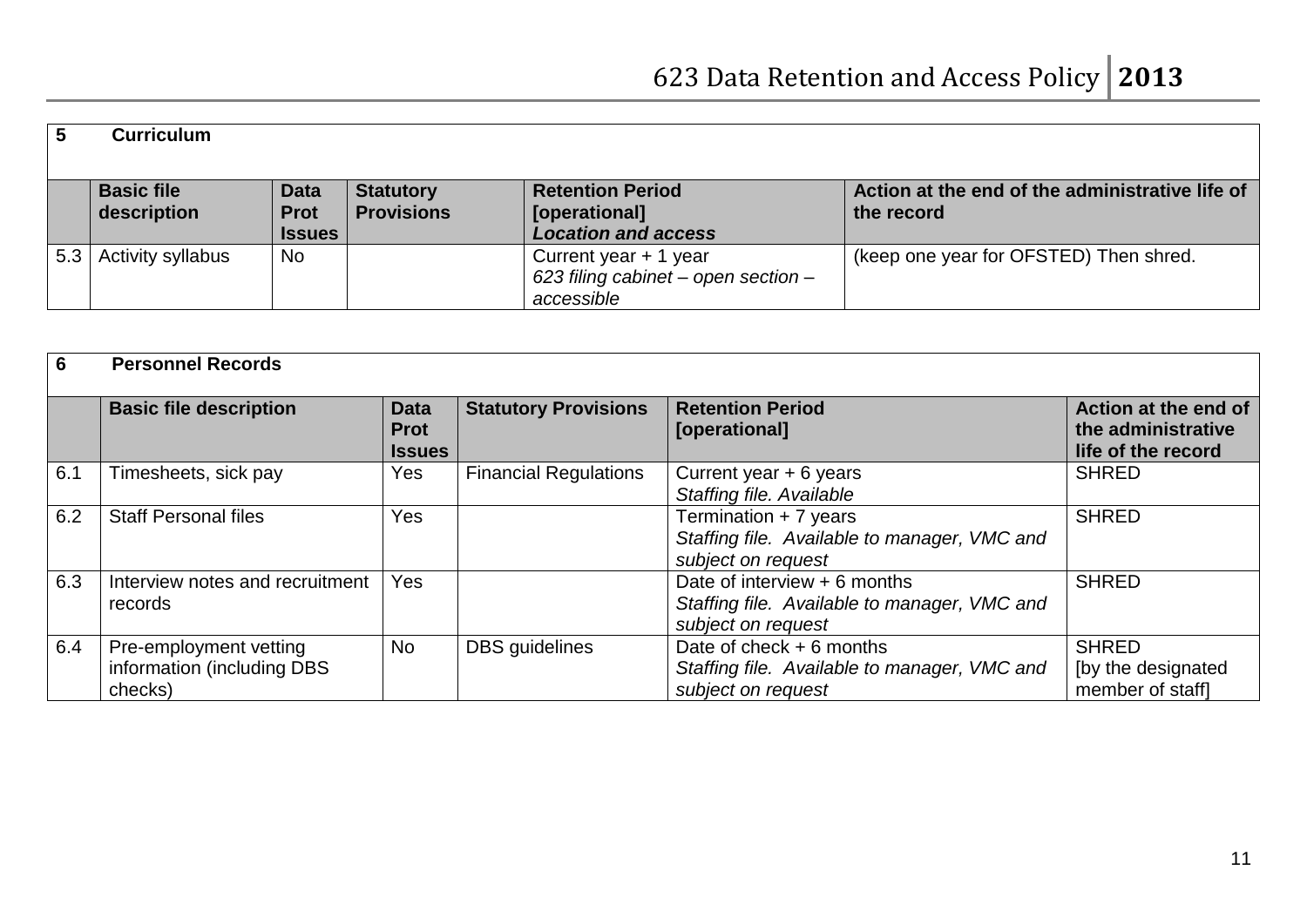| $6\phantom{1}6$  | <b>Personnel Records</b>                       |                                             |                             |                                                                                                                                                                                                               |                                                                  |  |  |  |
|------------------|------------------------------------------------|---------------------------------------------|-----------------------------|---------------------------------------------------------------------------------------------------------------------------------------------------------------------------------------------------------------|------------------------------------------------------------------|--|--|--|
|                  | <b>Basic file description</b>                  | <b>Data</b><br><b>Prot</b><br><b>Issues</b> | <b>Statutory Provisions</b> | <b>Retention Period</b><br>[operational]                                                                                                                                                                      | Action at the end of<br>the administrative<br>life of the record |  |  |  |
| 6.5              | Disciplinary proceedings:                      | Yes                                         |                             | Where the warning relates to child protection issues see 1.2. If the disciplinary<br>proceedings relate to a child protection matter please contact your safeguarding<br>children officer for further advice. |                                                                  |  |  |  |
| 6.5a             | oral warning                                   |                                             |                             | Date of warning $+ 6$ months<br>Staffing file. Available to manager, VMC and<br>subject on request                                                                                                            | SHRED <sup>2</sup>                                               |  |  |  |
| 6.5 <sub>b</sub> | written warning - level<br>one                 |                                             |                             | Date of warning $+ 6$ months<br>Staffing file. Available to manager, VMC and<br>subject on request                                                                                                            | <b>SHRED</b>                                                     |  |  |  |
| 6.5c             | written warning - level<br>two                 |                                             |                             | Date of warning + 12 months<br>Staffing file. Available to manager, VMC and<br>subject on request                                                                                                             | <b>SHRED</b>                                                     |  |  |  |
| 6.5d             | final warning                                  |                                             |                             | Date of warning + 18 months<br>Staffing file. Available to manager, VMC and<br>subject on request                                                                                                             | <b>SHRED</b>                                                     |  |  |  |
| 6.5e             | case not found                                 |                                             |                             | If child protection related please see 1.2<br>otherwise shred immediately at the conclusion<br>of the case<br>Staffing file. Available to manager, VMC and<br>subject on request                              | <b>SHRED</b>                                                     |  |  |  |
| 6.6              | Records relating to<br>accident/injury at work | Yes                                         |                             | Date of incident + 12 years<br>In the case of serious accidents a further<br>retention period will need to be applied<br>Incident file. Available to manager, VMC and<br>subject on request                   | <b>SHRED</b>                                                     |  |  |  |

 2 If this is placed on a personal file it must be weeded from the file.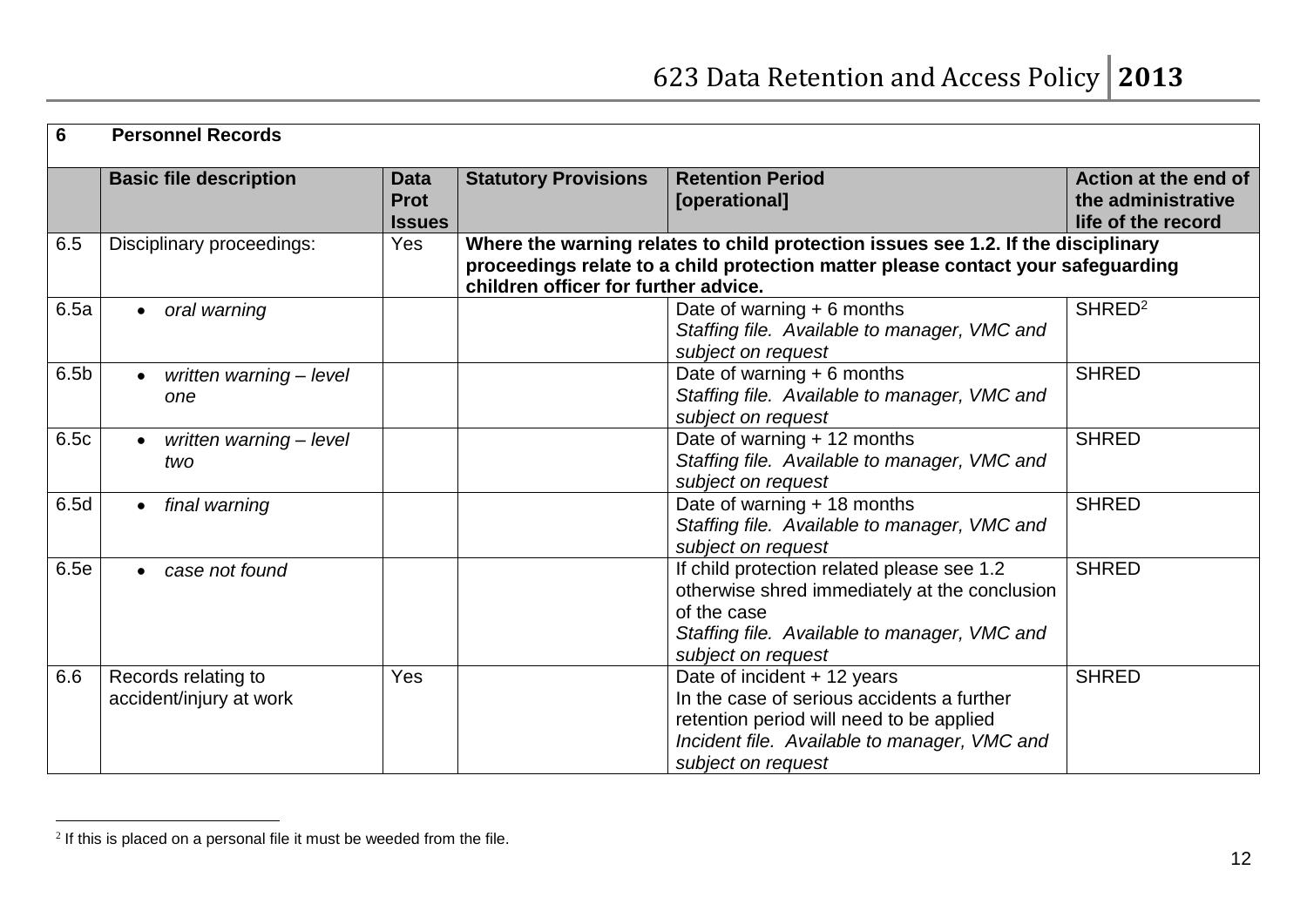| $6\phantom{1}$ | <b>Personnel Records</b>                                                                                    |                                             |                                                                                                                  |                                                                                                                                                                                                                                                                    |                                                                  |
|----------------|-------------------------------------------------------------------------------------------------------------|---------------------------------------------|------------------------------------------------------------------------------------------------------------------|--------------------------------------------------------------------------------------------------------------------------------------------------------------------------------------------------------------------------------------------------------------------|------------------------------------------------------------------|
|                | <b>Basic file description</b>                                                                               | <b>Data</b><br><b>Prot</b><br><b>Issues</b> | <b>Statutory Provisions</b>                                                                                      | <b>Retention Period</b><br>[operational]                                                                                                                                                                                                                           | Action at the end of<br>the administrative<br>life of the record |
| 6.7            | Annual appraisal/assessment<br>records                                                                      | <b>No</b>                                   |                                                                                                                  | Current year $+5$ years<br>Staffing file. Available to manager, VMC and<br>subject on request                                                                                                                                                                      | <b>SHRED</b>                                                     |
| 6.8            | Salary cards                                                                                                | Yes                                         |                                                                                                                  | Last date of employment + 85 years<br>Staffing file. Available to manager, VMC and<br>subject on request                                                                                                                                                           | <b>SHRED</b>                                                     |
| 6.9            | Maternity pay records                                                                                       | Yes                                         | <b>Statutory Maternity</b><br>Pay (General)<br>Regulations 1986 (SI<br>1986/1960), revised<br>1999 (SI 1999/567) | Current year, +3yrs<br>Staffing file. Available to manager, VMC and<br>subject on request                                                                                                                                                                          | <b>SHRED</b>                                                     |
| 6.10           | Records held under Retirement<br><b>Benefits Schemes (Information</b><br>Powers) Regulations 1995           | <b>Yes</b>                                  |                                                                                                                  | Current year $+ 6$ years<br>Staffing file. Available to manager, VMC and<br>subject on request                                                                                                                                                                     | <b>SHRED</b>                                                     |
| 6.11           | Proofs of identity collected as<br>part of the process of checking<br>"portable" enhanced DBS<br>disclosure | Yes                                         |                                                                                                                  | Where possible these should be checked and<br>a note kept of what was seen and what has<br>been checked. If it is felt necessary to keep<br>copy documentation then this should be<br>placed in Staffing file. Available to manager,<br>VMC and subject on request | <b>SHRED WHEN</b><br><b>STAFF LEAVE</b>                          |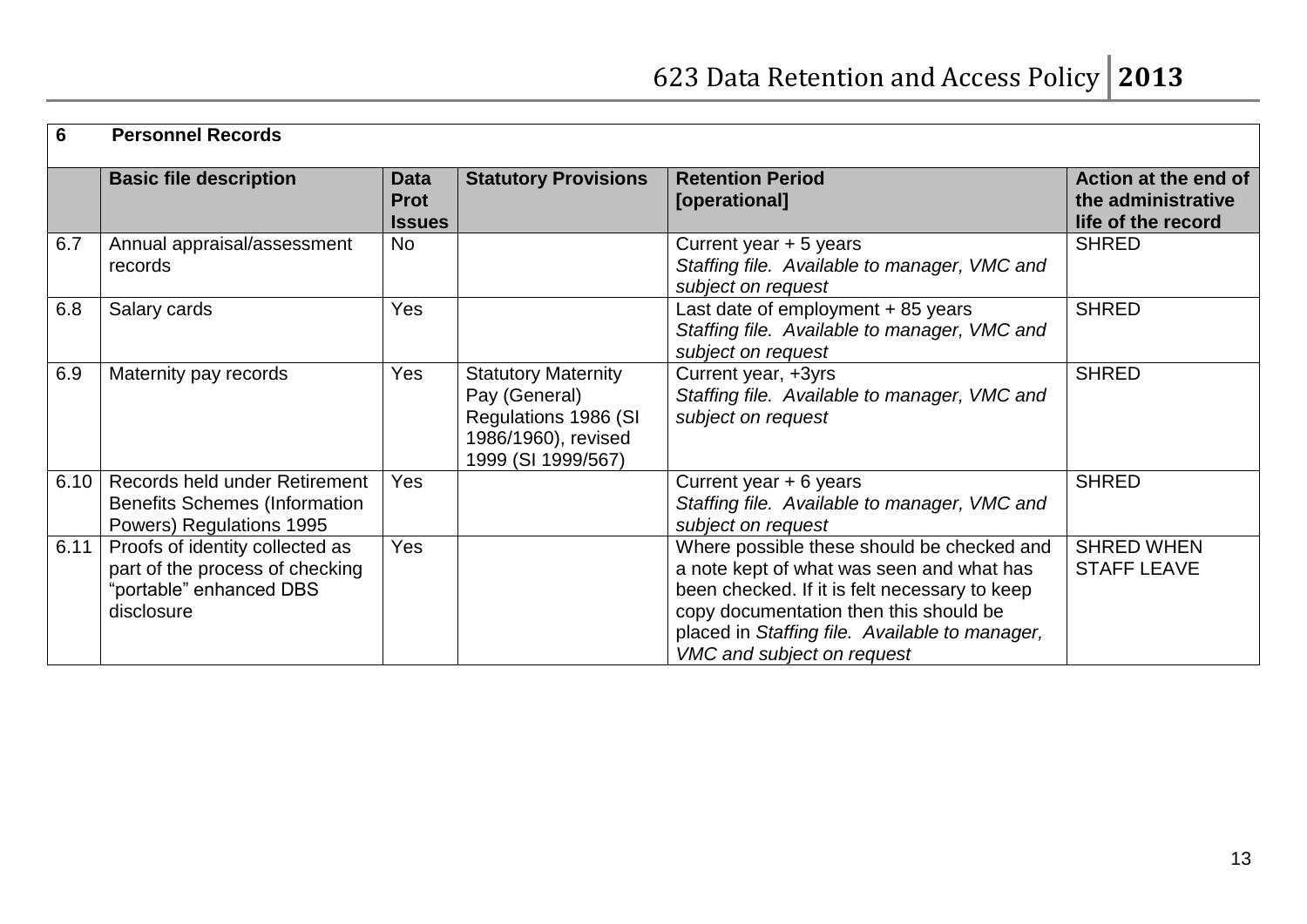| 7                | <b>Health and Safety</b>         |                                             |                                                                                                                                                       |                                                                                                                                                     |                                                                  |
|------------------|----------------------------------|---------------------------------------------|-------------------------------------------------------------------------------------------------------------------------------------------------------|-----------------------------------------------------------------------------------------------------------------------------------------------------|------------------------------------------------------------------|
|                  | <b>Basic file</b><br>description | <b>Data</b><br><b>Prot</b><br><b>Issues</b> | <b>Statutory Provisions</b>                                                                                                                           | <b>Retention Period</b><br>[operational]                                                                                                            | Action at the end of<br>the administrative life<br>of the record |
| 7.1              | <b>Accessibility Plans</b>       |                                             | <b>Disability Discrimination Act</b>                                                                                                                  | Current year + 6 years<br>In 623 filing cabinet closed section.<br>Available on request subject to<br>consent from subject's parents or<br>quardian | <b>SHRED</b>                                                     |
| 7.2              | <b>Accident Reporting</b>        |                                             | Social Security (Claims and Payments)<br>Regulations 1979 Regulation 25. Social<br>Security Administration Act 1992 Section<br>8. Limitation Act 1980 |                                                                                                                                                     |                                                                  |
| 7.2a             | <b>Adults</b><br>$\bullet$       | Yes                                         |                                                                                                                                                       | Date of incident $+7$ years<br>Incident archive. Accessible to<br>manager, VMC and subject                                                          | <b>SHRED</b>                                                     |
| 7.2 <sub>b</sub> | Children<br>$\bullet$            | Yes                                         |                                                                                                                                                       | DOB of child $+25$ years<br>Incident archive. Accessible to<br>manger, VMC and subject                                                              | <b>SHRED</b>                                                     |
| 7.3              | <b>COSHH</b>                     |                                             |                                                                                                                                                       | Current year + 10 years [where<br>appropriate an additional retention<br>period may be allocated]<br>623 filing cabinet open section                | <b>SHRED</b>                                                     |
| 7.4              | Incident reports                 | Yes                                         |                                                                                                                                                       | Current year + 20 years<br>Incident archive, Accessible to<br>vmc, manager and subject                                                              | <b>SHRED</b>                                                     |
| 7.5              | <b>Policy Statements</b>         |                                             |                                                                                                                                                       | Date of expiry $+1$ year<br>623 filing cabinet open access                                                                                          | <b>SHRED</b>                                                     |
| 7.6              | <b>Risk Assessments</b>          |                                             |                                                                                                                                                       | Current year $+3$ years<br>623 filing cabinet open access                                                                                           | <b>SHRED</b>                                                     |
| 7.9              | Fire Precautions log<br>books    |                                             |                                                                                                                                                       | Current year $+ 6$ years<br>623 filing cabinet open access                                                                                          | <b>SHRED</b>                                                     |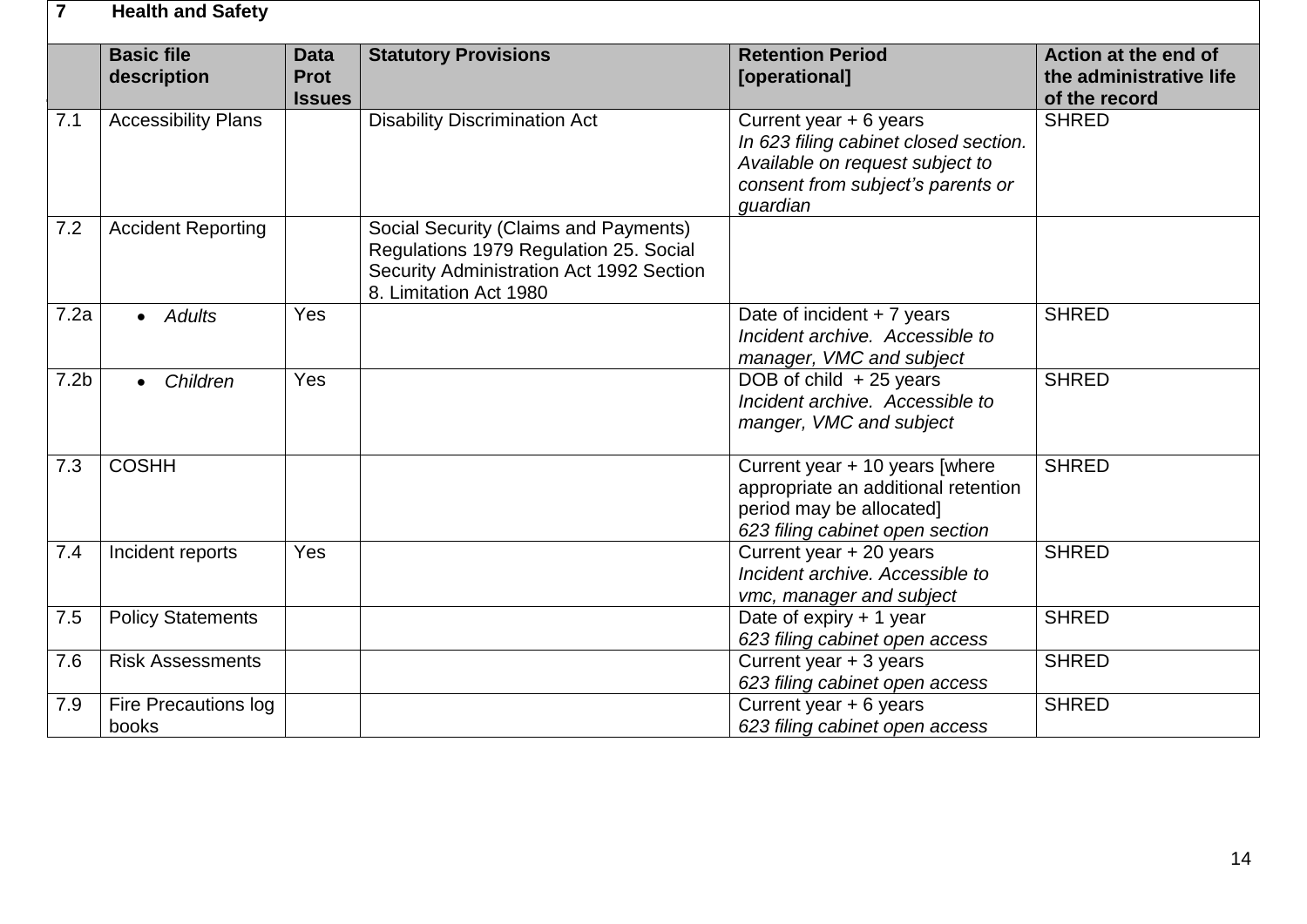| 8                             | <b>Administrative</b>                                                 |                        |                                             |                                                                                                       |                                                                                                                                |                                                                               |              |                                                                  |                                                                         |
|-------------------------------|-----------------------------------------------------------------------|------------------------|---------------------------------------------|-------------------------------------------------------------------------------------------------------|--------------------------------------------------------------------------------------------------------------------------------|-------------------------------------------------------------------------------|--------------|------------------------------------------------------------------|-------------------------------------------------------------------------|
|                               | <b>Basic file description</b>                                         |                        | <b>Data</b><br><b>Prot</b><br><b>Issues</b> | <b>Statutory</b><br><b>Provisions</b>                                                                 | <b>Retention Period</b><br>[operational]                                                                                       |                                                                               |              | Action at the end of the<br>administrative life of the record    |                                                                         |
| 8.1                           | <b>Employer's Liability</b><br>certificate                            |                        |                                             |                                                                                                       | Closure of $623 + 40$ years<br>Current certificate on wall. Out of date<br>retain in incident archive. Available on<br>request |                                                                               | <b>SHRED</b> |                                                                  |                                                                         |
| 8.2                           | Inventories of equipment<br>and furniture                             |                        |                                             |                                                                                                       | Current year + 6 years<br>Current in 623 filing cabinet open access.<br>Out of date, retain in operational archive             |                                                                               | <b>SHRED</b> |                                                                  |                                                                         |
| 8.5                           | <b>Circulars</b><br>(staff/parents/children)<br>including news-letter |                        |                                             |                                                                                                       | Current year + 1 year<br>Retain copy in 623 filing cabinet open<br>access                                                      |                                                                               | <b>SHRED</b> |                                                                  | At end of year<br>retain in<br><b>Ofsted</b><br>archive for<br>one year |
| 8.7                           | Visitors book                                                         |                        |                                             | Current year + 2 years<br>Out during sessions. In 623 filing cabinet<br>open section during currency. |                                                                                                                                | Review to see whether<br>a further retention<br>period is required            |              | <b>On</b><br>completion<br>retain in<br><b>OFSTED</b><br>archive |                                                                         |
| 9                             | <b>Finance</b>                                                        |                        |                                             |                                                                                                       |                                                                                                                                |                                                                               |              |                                                                  |                                                                         |
| <b>Basic file description</b> |                                                                       |                        | <b>Data</b><br><b>Prot</b><br><b>Issues</b> | <b>Retention Period</b><br><b>Statutory</b><br><b>Provisions</b><br>[operational]                     |                                                                                                                                | Action at the end of the<br>administrative life of the record                 |              |                                                                  |                                                                         |
| 9.1                           |                                                                       | <b>Annual Accounts</b> |                                             |                                                                                                       | Financial<br><b>Regulations</b>                                                                                                | Current year + 6 years<br>Current and previous year<br>on open filing cabinet |              | Subsequent four<br>years in finance<br>archives                  |                                                                         |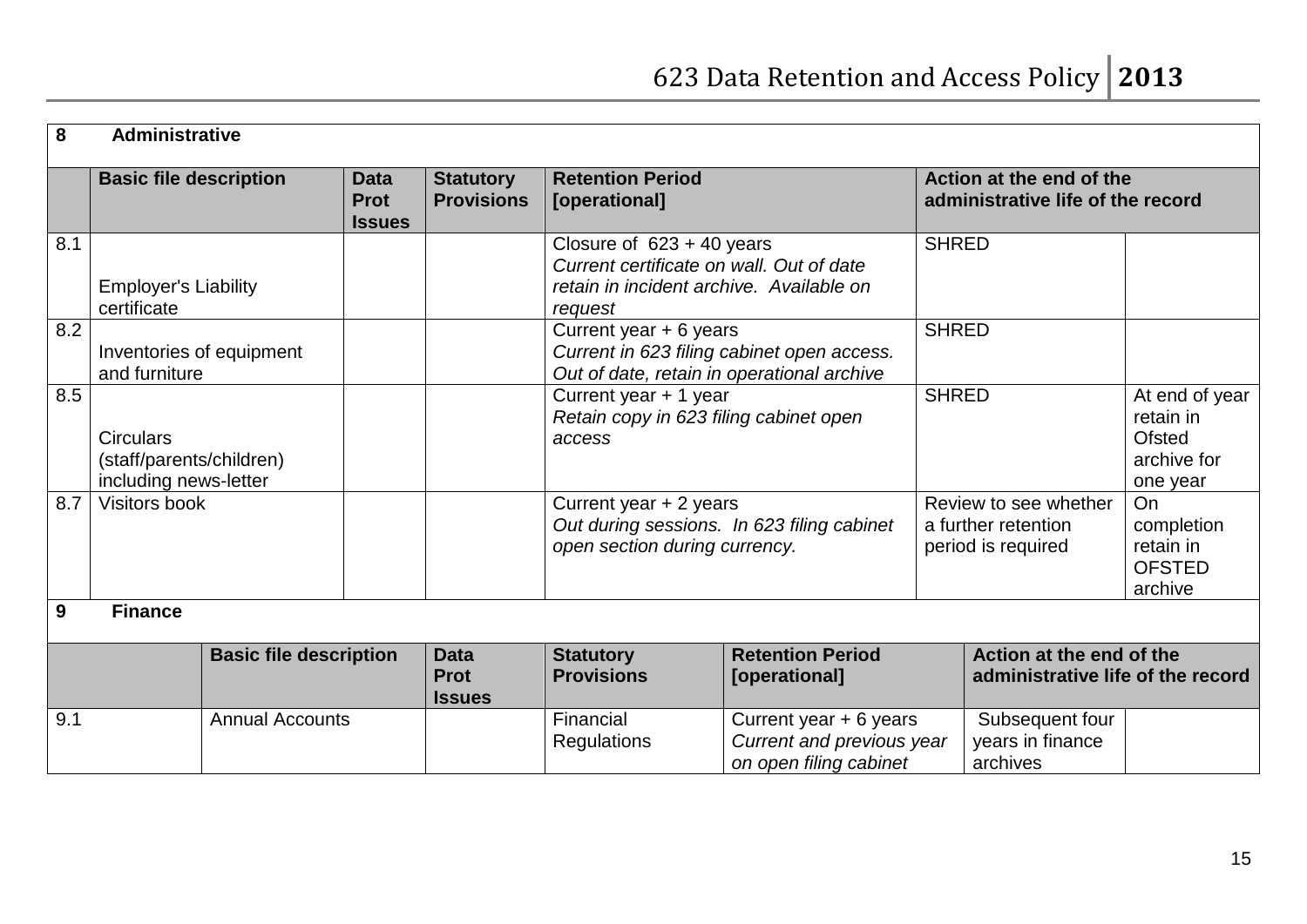| $\overline{\mathbf{8}}$ | <b>Administrative</b>         |                                    |                                             |                                                                                             |                                          |                                                                                                           |                                                                       |  |
|-------------------------|-------------------------------|------------------------------------|---------------------------------------------|---------------------------------------------------------------------------------------------|------------------------------------------|-----------------------------------------------------------------------------------------------------------|-----------------------------------------------------------------------|--|
|                         | <b>Basic file description</b> |                                    | <b>Data</b><br><b>Prot</b><br><b>Issues</b> | <b>Statutory</b><br><b>Provisions</b>                                                       | <b>Retention Period</b><br>[operational] |                                                                                                           | Action at the end of the<br>administrative life of the record         |  |
| 9.2                     |                               | Loans and grants                   |                                             |                                                                                             | Financial<br><b>Regulations</b>          | Date of last payment on<br>$Ioan + 12$ years<br>In finance archive.<br>Available to members on<br>request | Review to see<br>whether a further<br>retention period<br>is required |  |
| 9.3                     |                               | Contracts                          |                                             |                                                                                             |                                          |                                                                                                           |                                                                       |  |
| 9.3a                    |                               | under seal                         |                                             |                                                                                             |                                          | Contract completion date +<br>12 years<br>In operational archive.<br>Available to members on<br>request   | <b>SHRED</b>                                                          |  |
| 9.3 <sub>b</sub>        |                               | under signature<br>6 years         |                                             | Contract completion date +<br>In operational archive.<br>Available to members on<br>request | <b>SHRED</b>                             |                                                                                                           |                                                                       |  |
| 9.3 <sub>c</sub>        |                               | monitoring<br>$\bullet$<br>records |                                             |                                                                                             |                                          | Current year + 2 years<br>In operational archive.<br>Available to members on<br>request                   | <b>SHRED</b>                                                          |  |
| 9.4                     |                               | Copy orders                        |                                             |                                                                                             |                                          | Current year + 2 years<br>In operational archive.<br>Available to members on<br>request                   | <b>SHRED</b>                                                          |  |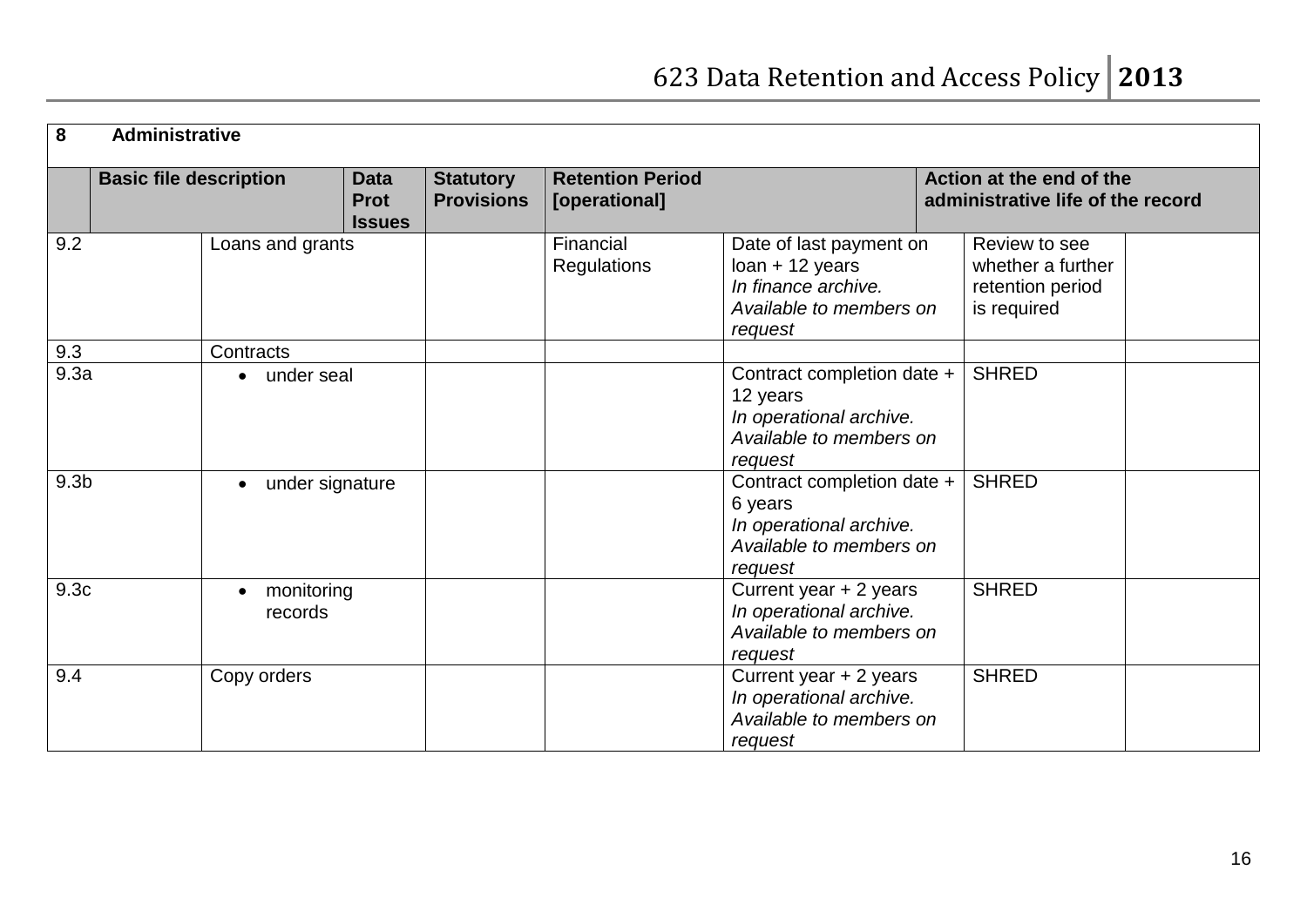| $\boldsymbol{8}$ | <b>Administrative</b>         |                                                                                          |                                             |                                       |                                          |                                                                                         |  |                                                                                         |              |
|------------------|-------------------------------|------------------------------------------------------------------------------------------|---------------------------------------------|---------------------------------------|------------------------------------------|-----------------------------------------------------------------------------------------|--|-----------------------------------------------------------------------------------------|--------------|
|                  | <b>Basic file description</b> |                                                                                          | <b>Data</b><br><b>Prot</b><br><b>Issues</b> | <b>Statutory</b><br><b>Provisions</b> | <b>Retention Period</b><br>[operational] |                                                                                         |  | Action at the end of the<br>administrative life of the record                           |              |
| 9.5              |                               | Budget reports, budget<br>monitoring etc                                                 |                                             |                                       |                                          | Current year + 3 years<br>Current and previous year,<br>in open filing cabinet          |  | Subsequent two<br>years in finance<br>archive.<br>Available to<br>members on<br>request | <b>SHRED</b> |
| 9.6              |                               | Invoice, receipts and<br>other records covered by<br>the Financial<br><b>Regulations</b> |                                             |                                       | Financial<br><b>Regulations</b>          | Current year $+ 6$ years<br>In finance archive.<br>Available to members on<br>request   |  | <b>SHRED</b>                                                                            |              |
| 9.7              |                               | Annual Budget and<br>background papers                                                   |                                             |                                       |                                          | Current year + 3 years<br>Current and previous year,<br>in open filing cabinet          |  | Subsequent two<br>years in finance<br>archive.<br>Available to<br>members on<br>request | <b>SHRED</b> |
| 9.8              |                               | Order books and<br>requisitions                                                          |                                             |                                       |                                          | Current year + 6 years<br>In finance archive.<br>Available to members on<br>request     |  | <b>SHRED</b>                                                                            |              |
| 9.9              |                               | <b>Delivery Documentation</b>                                                            |                                             |                                       |                                          | Current year + 6 years<br>In operational archive.<br>Available to members on<br>request |  | <b>SHRED</b>                                                                            |              |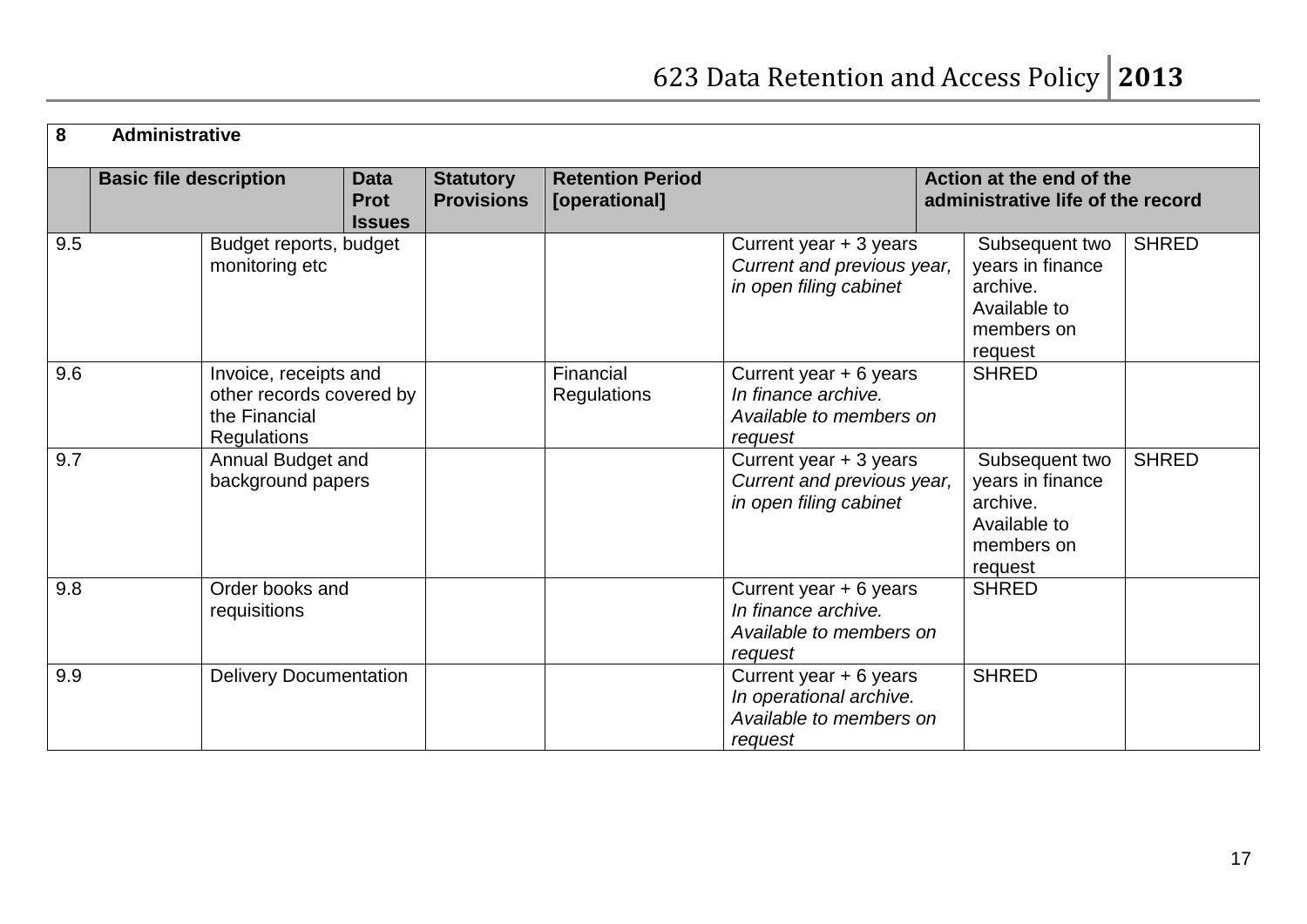| 8    | Administrative                |                                             |                                       |                                                                                                                                                                                                       |                                                                                                    |                                                               |  |  |  |
|------|-------------------------------|---------------------------------------------|---------------------------------------|-------------------------------------------------------------------------------------------------------------------------------------------------------------------------------------------------------|----------------------------------------------------------------------------------------------------|---------------------------------------------------------------|--|--|--|
|      | <b>Basic file description</b> | <b>Data</b><br><b>Prot</b><br><b>Issues</b> | <b>Statutory</b><br><b>Provisions</b> | <b>Retention Period</b><br>[operational]                                                                                                                                                              |                                                                                                    | Action at the end of the<br>administrative life of the record |  |  |  |
| 9.10 | Debtors' Records              |                                             |                                       | Limitation Act 1980<br>Current year $+ 6$ years<br>In finance archive<br>Available to subject on<br>request and to members<br>with identifying data<br>removed, where the debtor<br>is a club member. |                                                                                                    | <b>SHRED</b>                                                  |  |  |  |
| 9.11 | 623I Fund - Cheque<br>books   |                                             |                                       | Current year + 3 years<br>In finance archive.<br>Available to members on<br>request                                                                                                                   |                                                                                                    | <b>SHRED</b>                                                  |  |  |  |
| 9.12 | 623 Fund - Paying in<br>books |                                             |                                       | Current year + 6 years<br>then review<br>In finance archive.<br>Available to subject on<br>request and to members<br>with identifying data<br>removed on request                                      |                                                                                                    | <b>SHRED</b>                                                  |  |  |  |
| 9.13 | $623 -$ Ledger                |                                             |                                       |                                                                                                                                                                                                       | Current year + 6 years<br>then review<br>In finance archive.<br>Available to members on<br>request | <b>SHRED</b>                                                  |  |  |  |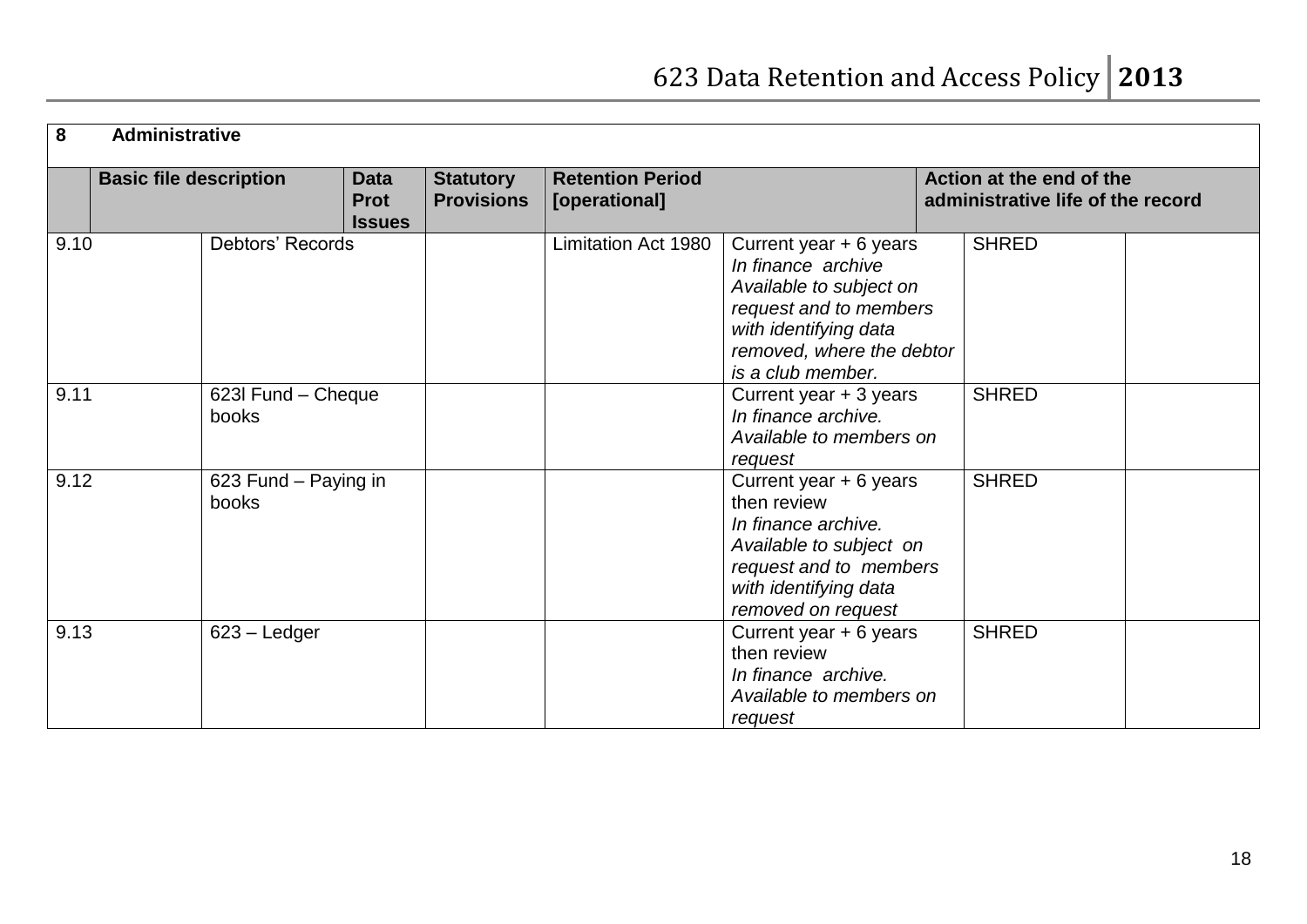| 8                                                           | <b>Administrative</b> |               |                                       |                                          |                                                                                                                                                                                                                                                              |                                                               |  |  |  |
|-------------------------------------------------------------|-----------------------|---------------|---------------------------------------|------------------------------------------|--------------------------------------------------------------------------------------------------------------------------------------------------------------------------------------------------------------------------------------------------------------|---------------------------------------------------------------|--|--|--|
| <b>Basic file description</b><br><b>Data</b><br><b>Prot</b> |                       | <b>Issues</b> | <b>Statutory</b><br><b>Provisions</b> | <b>Retention Period</b><br>[operational] |                                                                                                                                                                                                                                                              | Action at the end of the<br>administrative life of the record |  |  |  |
| 9.14                                                        | 623I Fund - Invoices  |               |                                       |                                          | Current year $+6$ years then<br>review<br>In finance archive or billing<br>information file in closed<br>cabinet. . Available to<br>subject on request.<br><b>Available to members with</b><br>identifying data removed on<br>request members on<br>request  | <b>SHRED</b>                                                  |  |  |  |
| 9.15                                                        | 623 Fund - Receipts   |               |                                       |                                          | Current year $+ 6$ years then<br>review<br>In finance archive or billing<br>information file in closed<br>cabinet. . Available to<br>subject on request.<br><b>Available to members with</b><br>identifying data removed on<br>request members on<br>request | <b>SHRED</b>                                                  |  |  |  |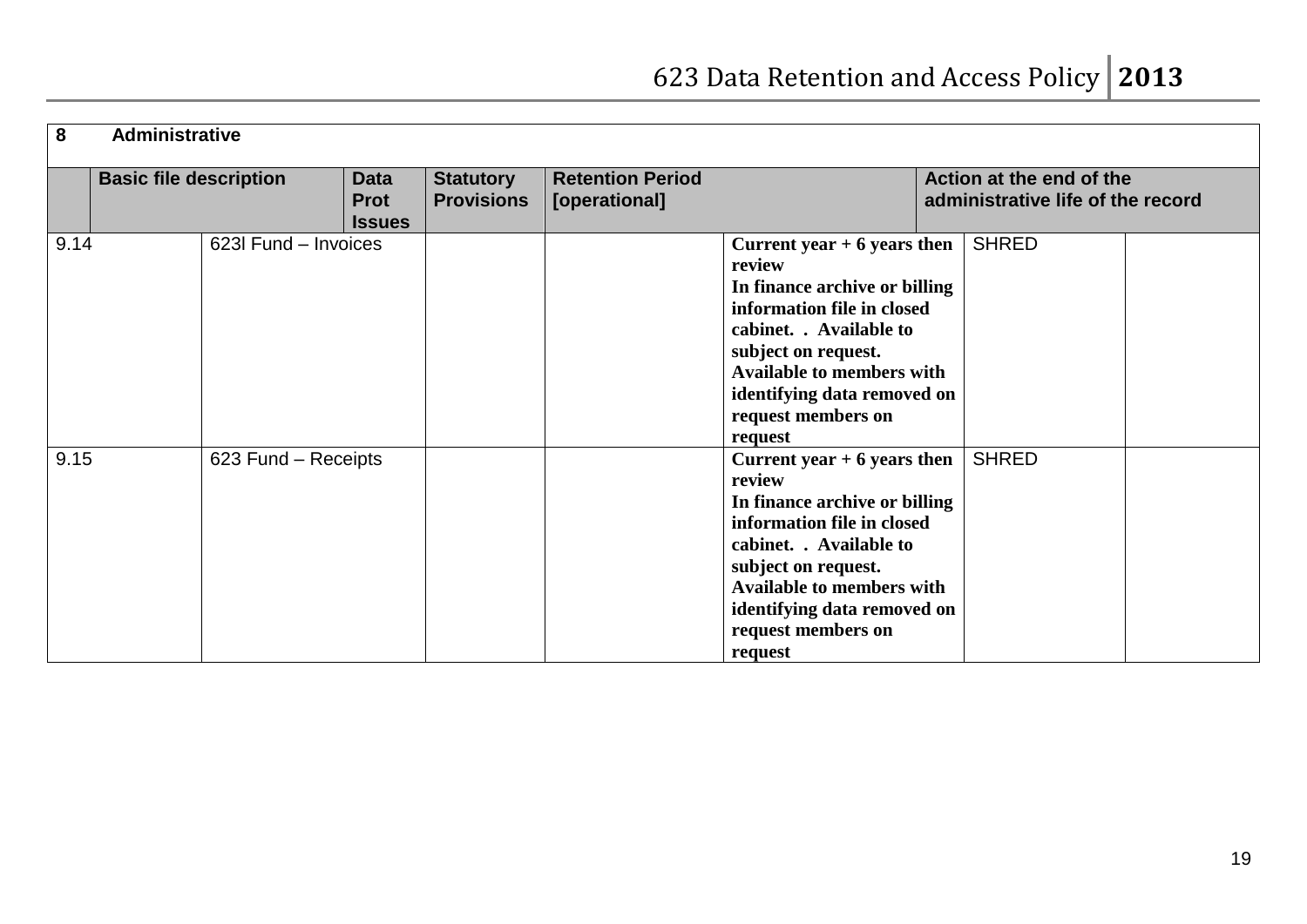| 8    | Administrative                |                                |                                             |                                       |                                          |                                                                                                                                                                                                                                                              |                                                                                            |       |  |
|------|-------------------------------|--------------------------------|---------------------------------------------|---------------------------------------|------------------------------------------|--------------------------------------------------------------------------------------------------------------------------------------------------------------------------------------------------------------------------------------------------------------|--------------------------------------------------------------------------------------------|-------|--|
|      | <b>Basic file description</b> |                                | <b>Data</b><br><b>Prot</b><br><b>Issues</b> | <b>Statutory</b><br><b>Provisions</b> | <b>Retention Period</b><br>[operational] |                                                                                                                                                                                                                                                              | Action at the end of the<br>administrative life of the record                              |       |  |
| 9.16 |                               | 623l Fund - Bank<br>statements |                                             |                                       |                                          | Current year $+6$ years then<br>review<br>In finance archive or billing<br>information file in closed<br>cabinet. . Available to<br>subject on request.<br><b>Available to members with</b><br>identifying data removed on<br>request members on<br>request  | <b>SHRED</b>                                                                               |       |  |
| 9.17 |                               | 623I Fund - Trip books         |                                             |                                       |                                          | Current year $+ 6$ years then<br>review<br>In finance archive or billing<br>information file in closed<br>cabinet. . Available to<br>subject on request.<br><b>Available to members with</b><br>identifying data removed on<br>request members on<br>request | <b>SHRED</b>                                                                               |       |  |
| 9.21 |                               | Petty cash books               |                                             |                                       | Financial<br>Regulations                 | Current year + 6 years<br>Current and previous year<br>in open finance file.                                                                                                                                                                                 | Subsequent four<br>years In financial<br>archive.<br>Available to<br>members on<br>request | Shred |  |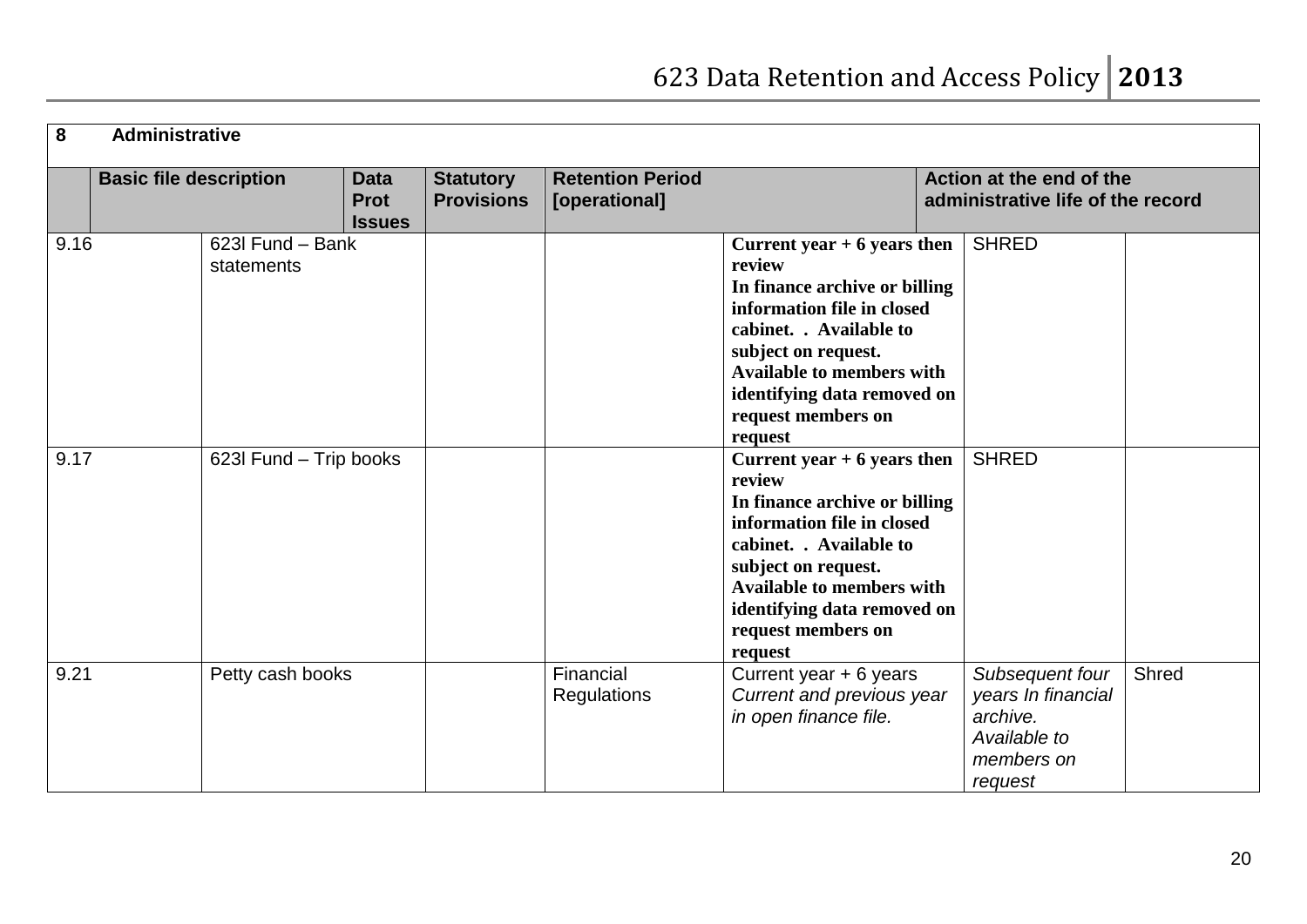| 10   | <b>Property</b>                               |                                             |                                       |                                                                                        |                                                               |
|------|-----------------------------------------------|---------------------------------------------|---------------------------------------|----------------------------------------------------------------------------------------|---------------------------------------------------------------|
|      | <b>Basic file description</b>                 | <b>Data</b><br><b>Prot</b><br><b>Issues</b> | <b>Statutory</b><br><b>Provisions</b> | <b>Retention Period</b><br>[operational]                                               | Action at the end of the<br>administrative life of the record |
| 10.4 | Leases                                        |                                             |                                       | Expiry of lease $+ 6$ years<br>In open filing cabinet                                  | <b>SHRED</b>                                                  |
| 10.6 | Burglary, theft and<br>vandalism report forms |                                             |                                       | Current year + 6 years<br>In operational archive. Available to<br>members on request   | <b>SHRED</b>                                                  |
| 10.7 | Maintenance log books                         |                                             |                                       | Last entry $+10$ years<br>In operational archive. Available to<br>members on request   | <b>SHRED</b>                                                  |
| 10.8 | <b>Contractors' Reports</b>                   |                                             |                                       | Current year $+ 6$ years<br>In operational archive. Available to<br>members on request | <b>SHRED</b>                                                  |

| 12   | Department for Children, Schools and Families                             |                                             |                                       |                                                                                                                                                                           |                                                                    |  |  |  |  |
|------|---------------------------------------------------------------------------|---------------------------------------------|---------------------------------------|---------------------------------------------------------------------------------------------------------------------------------------------------------------------------|--------------------------------------------------------------------|--|--|--|--|
|      | <b>Basic file description</b>                                             | <b>Data</b><br><b>Prot</b><br><b>Issues</b> | <b>Statutory</b><br><b>Provisions</b> | <b>Retention Period</b><br>[operational]                                                                                                                                  | Action at the end of the<br>administrative life of the<br>record   |  |  |  |  |
| 12.2 | OFSTED reports and papers                                                 |                                             |                                       | Replace former report with any new<br>inspection report<br>Current report in 623 filing cabinet (open<br>access) Previous report in OFSTED archive<br>(available on line) | Review to see whether a<br>further retention period is<br>required |  |  |  |  |
| 12.4 | Circulars from Department for<br>Children, Schools and<br><b>Families</b> |                                             |                                       | Whilst operationally required<br>In 623 filing cabinet (open access)                                                                                                      | <b>SHRED</b>                                                       |  |  |  |  |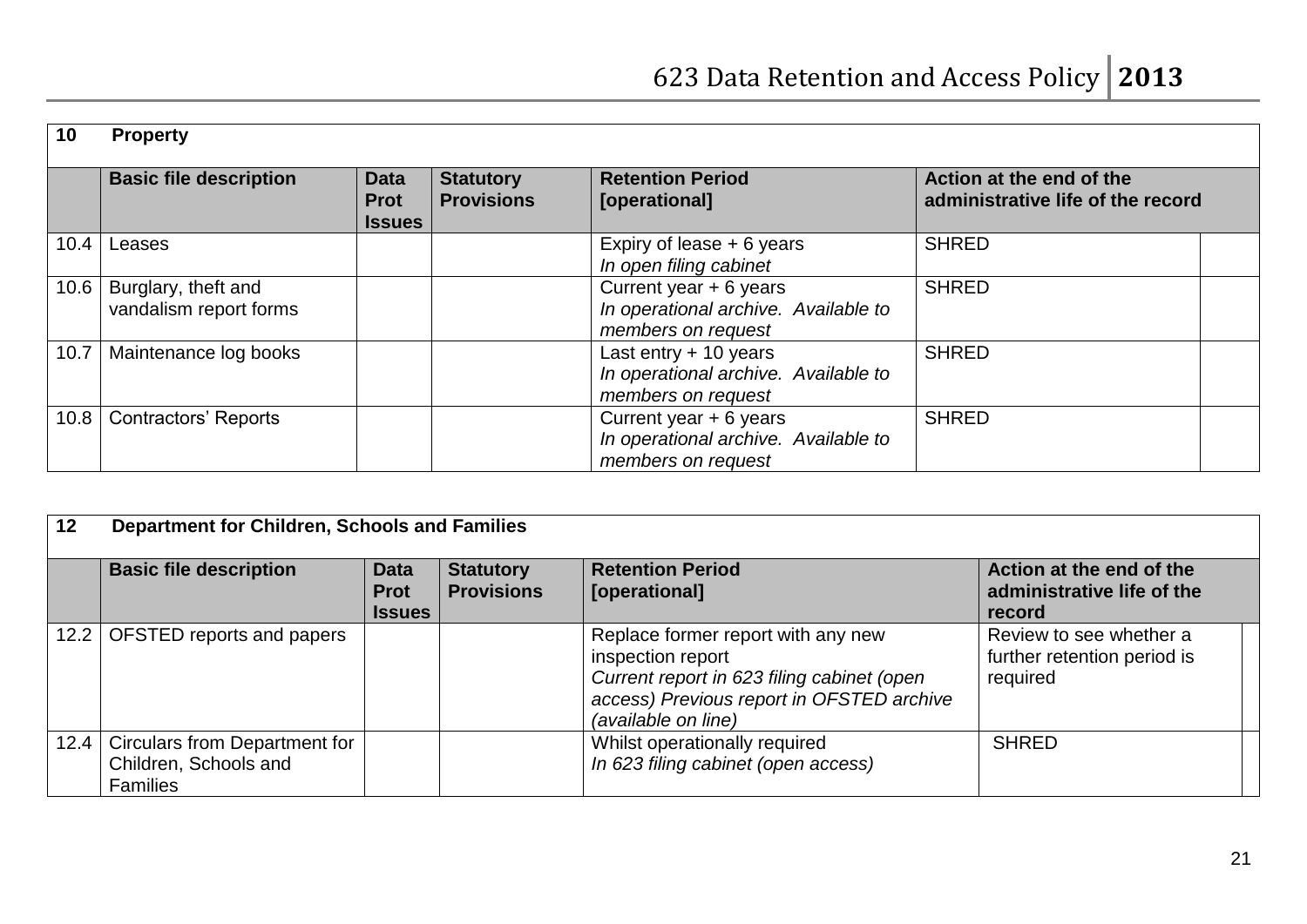|        | 16.2 Records to be kept by Registered Persons - Day Care                                                                                                |                                             |                                       |                                                                                                                                                                                                                                     |  |  |  |  |
|--------|---------------------------------------------------------------------------------------------------------------------------------------------------------|---------------------------------------------|---------------------------------------|-------------------------------------------------------------------------------------------------------------------------------------------------------------------------------------------------------------------------------------|--|--|--|--|
|        | <b>Basic file description</b>                                                                                                                           | <b>Data</b><br><b>Prot</b><br><b>Issues</b> | <b>Statutory</b><br><b>Provisions</b> | <b>Retention Period</b><br>[operational]                                                                                                                                                                                            |  |  |  |  |
| 16.2.1 | The name and address and telephone number of the registered<br>person and every other person living or employed on the premises<br>(623 personnel only) | Y                                           |                                       | Kept in closed file Current academic<br>year unless removed to incident archive.<br>Accessible to VMC, manager and<br>subject on request<br>Shred at end of year.                                                                   |  |  |  |  |
| 16.2.2 | A statement of the procedure to be followed in the event of a fire<br>or accident                                                                       | N                                           |                                       | Procedure superseded + 7 years<br>Current policy in 623 filing cabinet (open<br>section). Former policies in operational<br>archive. Shred at end of period unless<br>required for incident file.                                   |  |  |  |  |
| 16.2.3 | A statement of the procedure to be followed in the event of a child<br>being lost or not collected                                                      | N                                           |                                       | Procedure superseded + 7 year<br>Current policy in parent pack and<br>available in 623 filing cabinet open<br>access. Superseded procedures in<br>operational archive. Shred at end of<br>period unless required for incident file. |  |  |  |  |
| 16.2.4 | A statement of the procedure to be followed where a parent has a<br>complaint about the service being provided by the registered<br>person              | N                                           |                                       | Until superseded<br>Current policy in parent pack in 623<br>filing cabinet open access. Superseded<br>procedures in operational archive. Shred<br>at end of periodunless required for<br>incident file.                             |  |  |  |  |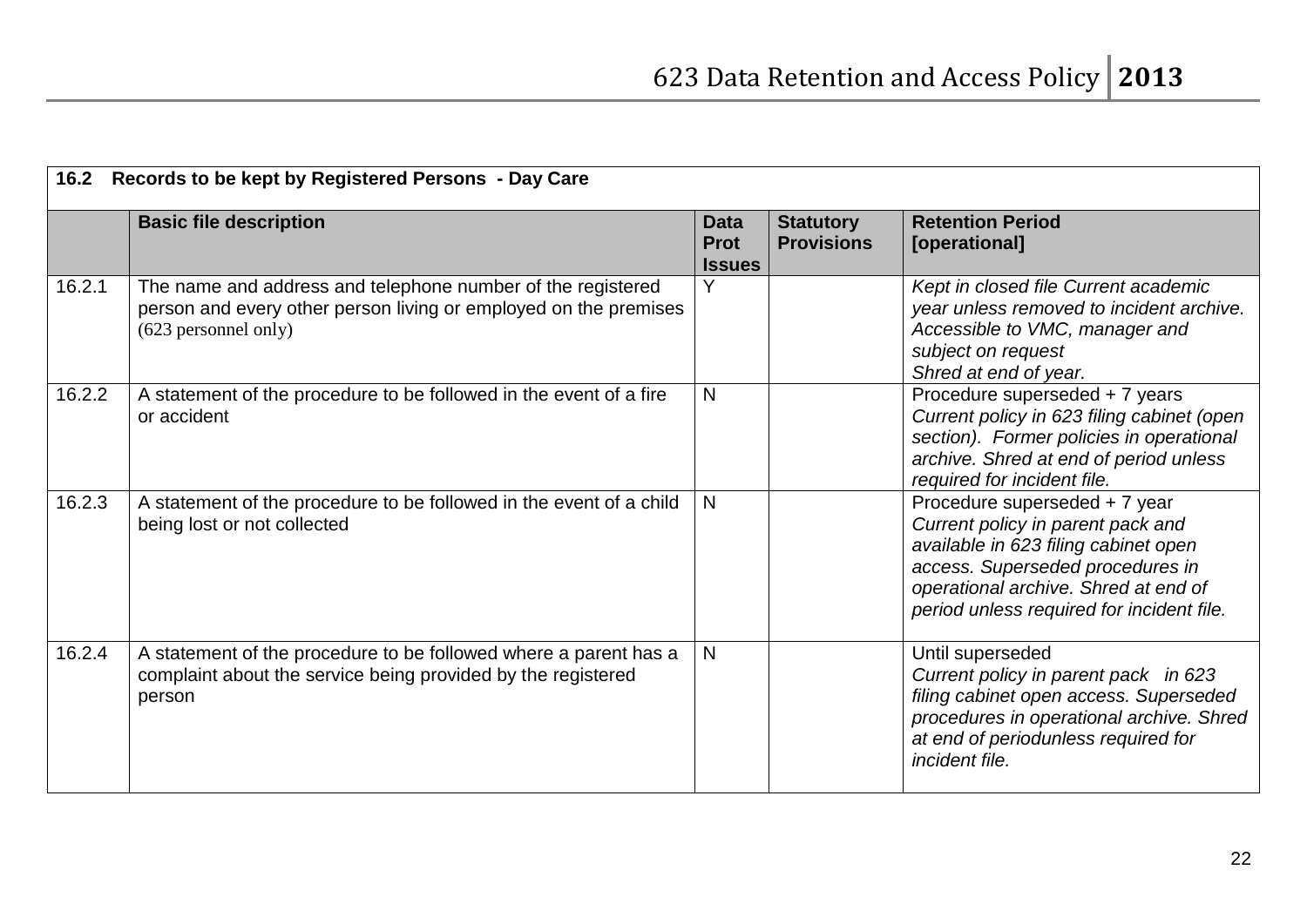| 16.2   | Records to be kept by Registered Persons - Day Care                                                                                                                                                                                    |                                             |                                       |                                                                                                                                                                                                                                                                                    |  |  |  |  |  |
|--------|----------------------------------------------------------------------------------------------------------------------------------------------------------------------------------------------------------------------------------------|---------------------------------------------|---------------------------------------|------------------------------------------------------------------------------------------------------------------------------------------------------------------------------------------------------------------------------------------------------------------------------------|--|--|--|--|--|
|        | <b>Basic file description</b>                                                                                                                                                                                                          | <b>Data</b><br><b>Prot</b><br><b>Issues</b> | <b>Statutory</b><br><b>Provisions</b> | <b>Retention Period</b><br>[operational]                                                                                                                                                                                                                                           |  |  |  |  |  |
| 16.2.4 | A statement of the arrangements in place for the protection of<br>children, including arrangements to safeguard the children from<br>abuse or neglect and procedures to be followed in the event of<br>allegations of abuse or neglect | N                                           |                                       | Closure of setting $+50$ years<br>[These could be required to show<br>whether or not an individual child<br>attended the setting in a child protection<br>investigation]<br>In 623 filing cabinet open access plus<br>parent pack. Superseded procedures in<br>operational archive |  |  |  |  |  |
| 16.2.5 | Emergency contact details for children attending 623                                                                                                                                                                                   | Y                                           |                                       | Whilst child is registered at the setting.<br>In locked section of 623 filing cabinet or<br>with manager when on trips. Also<br>recorded on both 623 phones.<br>Accessible to all staff, VMC with DBS<br>clearance and subject on request.                                         |  |  |  |  |  |
| 16.2.6 | Email list of member contacts                                                                                                                                                                                                          | Y                                           |                                       | Whilst child is registered at the setting<br>and subject to individual consent on<br>joining (which consent can be withdrawn<br>at any time). Retained electronically by<br>manager and members of the 623 VMC<br>and volunteers responsible for the<br>newsletter.                |  |  |  |  |  |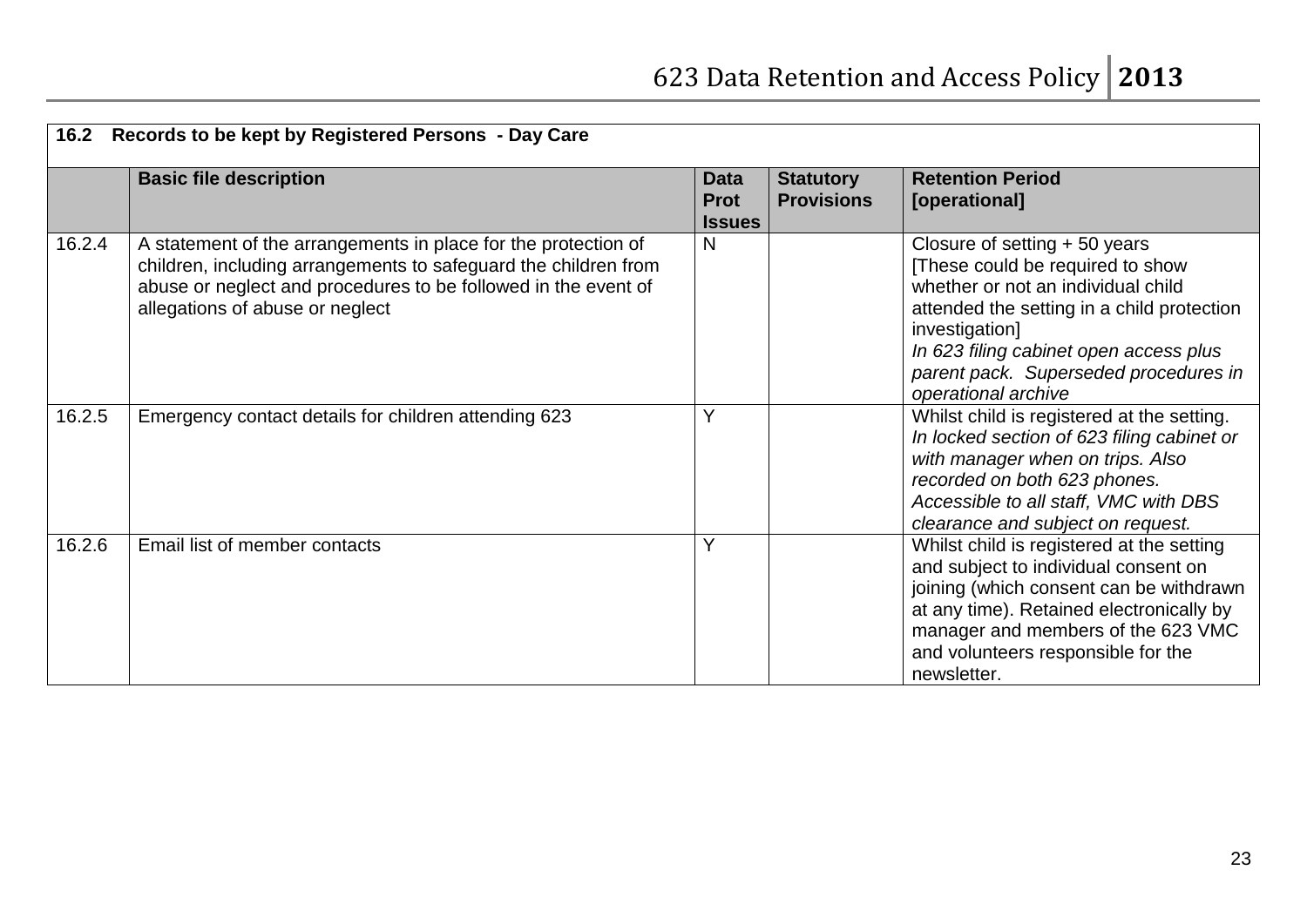| 16.4   | <b>Other Records - Administration</b>                                 |                                             |                                                                  |                                                                                                                                                                                                                                                                         |  |  |  |
|--------|-----------------------------------------------------------------------|---------------------------------------------|------------------------------------------------------------------|-------------------------------------------------------------------------------------------------------------------------------------------------------------------------------------------------------------------------------------------------------------------------|--|--|--|
|        | <b>Basic file description</b>                                         | <b>Data</b><br><b>Prot</b><br><b>Issues</b> | <b>Statutory</b><br><b>Provisions</b>                            | <b>Retention Period</b><br>[operational]                                                                                                                                                                                                                                |  |  |  |
|        | <b>Financial Records</b>                                              |                                             |                                                                  |                                                                                                                                                                                                                                                                         |  |  |  |
| 16.4.1 | Financial records - accounts, statements,<br>invoices, petty cash etc | $\mathsf{N}$                                |                                                                  | Current year $+ 6$ years<br>Summaries for current and previous year in 623 open file.<br>Subsequent four years in financial archive-access to all<br>members and staff on request. Shred at end of 6 years<br>period.                                                   |  |  |  |
|        | <b>Insurance</b>                                                      |                                             |                                                                  |                                                                                                                                                                                                                                                                         |  |  |  |
| 16.4.2 | Insurance policies - Employers Liability                              | N                                           | <b>Employers</b><br>Liability<br>Financial<br><b>Regulations</b> | The policies are kept for a minimum of 6 years and a<br>maximum of 40 years depending on the type of policy<br>Current policy on display in 623 premises. Superseded<br>policies to be kept in the incident archive. Accessible to all<br>members and staff on request. |  |  |  |
| 16.4.3 | Claims made against insurance policies -<br>damage to property        | Y                                           |                                                                  | Case concluded + 3 years<br>Incident archive. Accessible to all members and staff on<br>request with identifying data removed where appropriate.<br>Shred at end of period.                                                                                             |  |  |  |
| 16.4.4 | Claims made against insurance policies -<br>personal injury           | Y                                           |                                                                  | Case concluded + 6 years<br>Incident archive. Accessible to all members and staff on<br>request with identifying data removed where appropriate.<br>Shred at end of period.                                                                                             |  |  |  |
|        | <b>Human Resources</b>                                                |                                             |                                                                  |                                                                                                                                                                                                                                                                         |  |  |  |